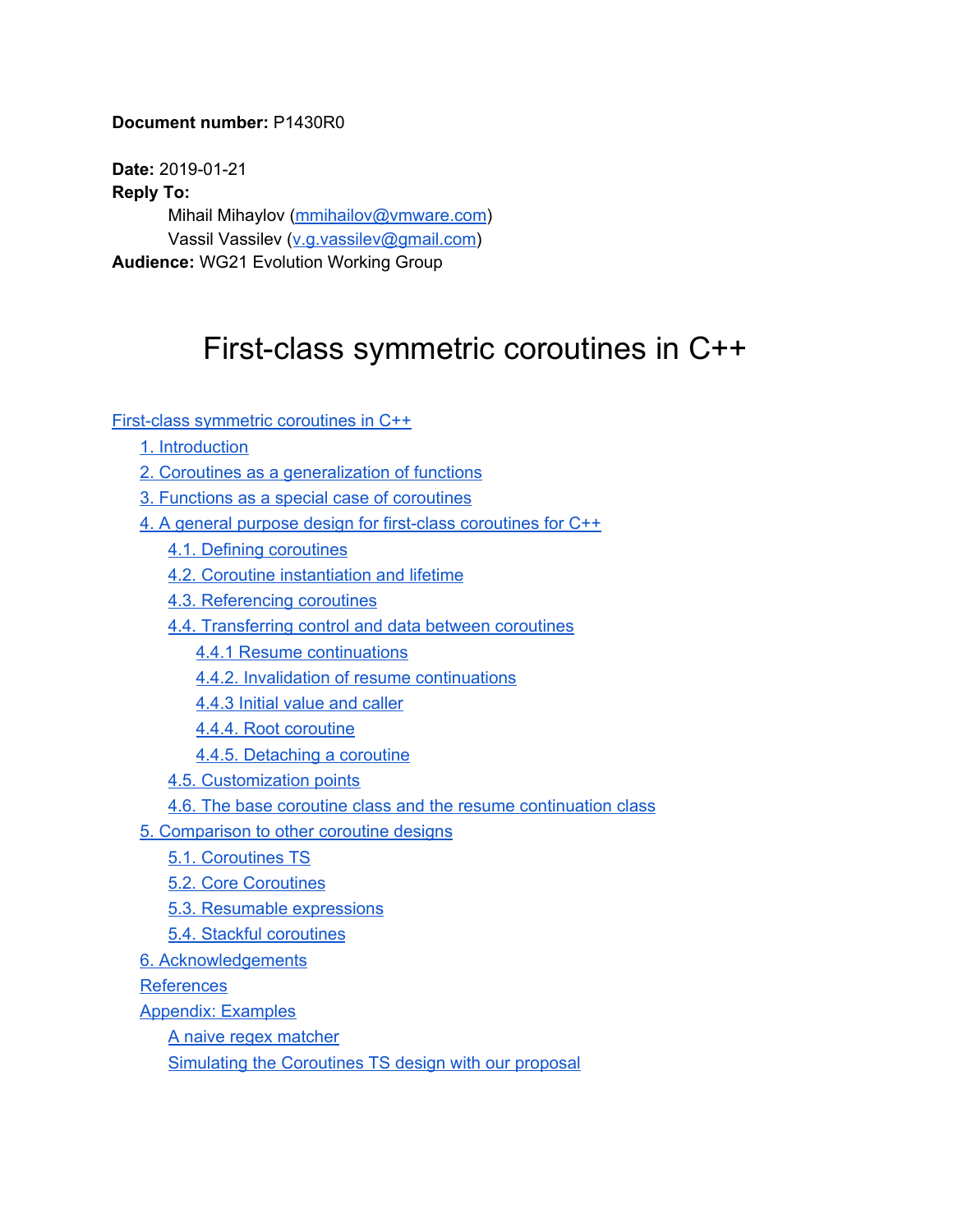# <span id="page-1-0"></span>1. Introduction

The Coroutines TS [1], Core Coroutines [2], and Resumable Expressions [3] proposals represent different tradeoffs and design decisions in the stackless coroutines design space. While they have both minor and major differences, they all have one thing in common - they all provide asymmetric transfer of control (however the Coroutines TS and Core Coroutines simulate symmetric control through a trampoline).

Here we present a design for first-class, type-safe symmetric coroutines for C++ based on a general model of coroutines as a generalization of regular functions.

Similarly to the Core Coroutines proposal, our design represents coroutines as classes. Programmers can create instances of the coroutine class and can control where to allocate them. Unlike the Core Coroutines proposal, the coroutine definition specifies a base class for the coroutine class. The base class can be either a built-in coroutine class or a user-defined class. This provides many opportunities for customizations.

Unlike the other proposals, the transfer of control in our proposal is purely symmetric. In addition, the transfer of control operation also transfers data. This allows coroutines in our design to be used in place of the wrapper and awaitable helper objects that the Coroutines TS and Core Coroutines design require.

We compare the other designs to our design and discuss the specific constraints and tradeoffs represented by each design.

# <span id="page-1-1"></span>2. Coroutines as a generalization of functions

While a function is being evaluated it keeps some temporary runtime state associated with the specific invocation of this function, consisting of the function's local variables and control flow related information. This runtime state is called an activation record. When multiple invocations of the same function are in progress there is a separate activation record for each of these invocations.

When the function invokes another function, the caller preserves its activation record, suspends its execution and transfers control to the callee, potentially along with some data. The callee uses its own activation record to maintain its runtime state. When the callee completes, its activation record is destroyed, and the caller resumes its execution. The caller may also receive some data when it resumes execution.

The suspension and resumption capabilities of regular functions are limited in a number of ways:

• The activation record of a function invocation, either suspended or running, cannot be referenced explicitly - the program cannot create and destroy activation records, or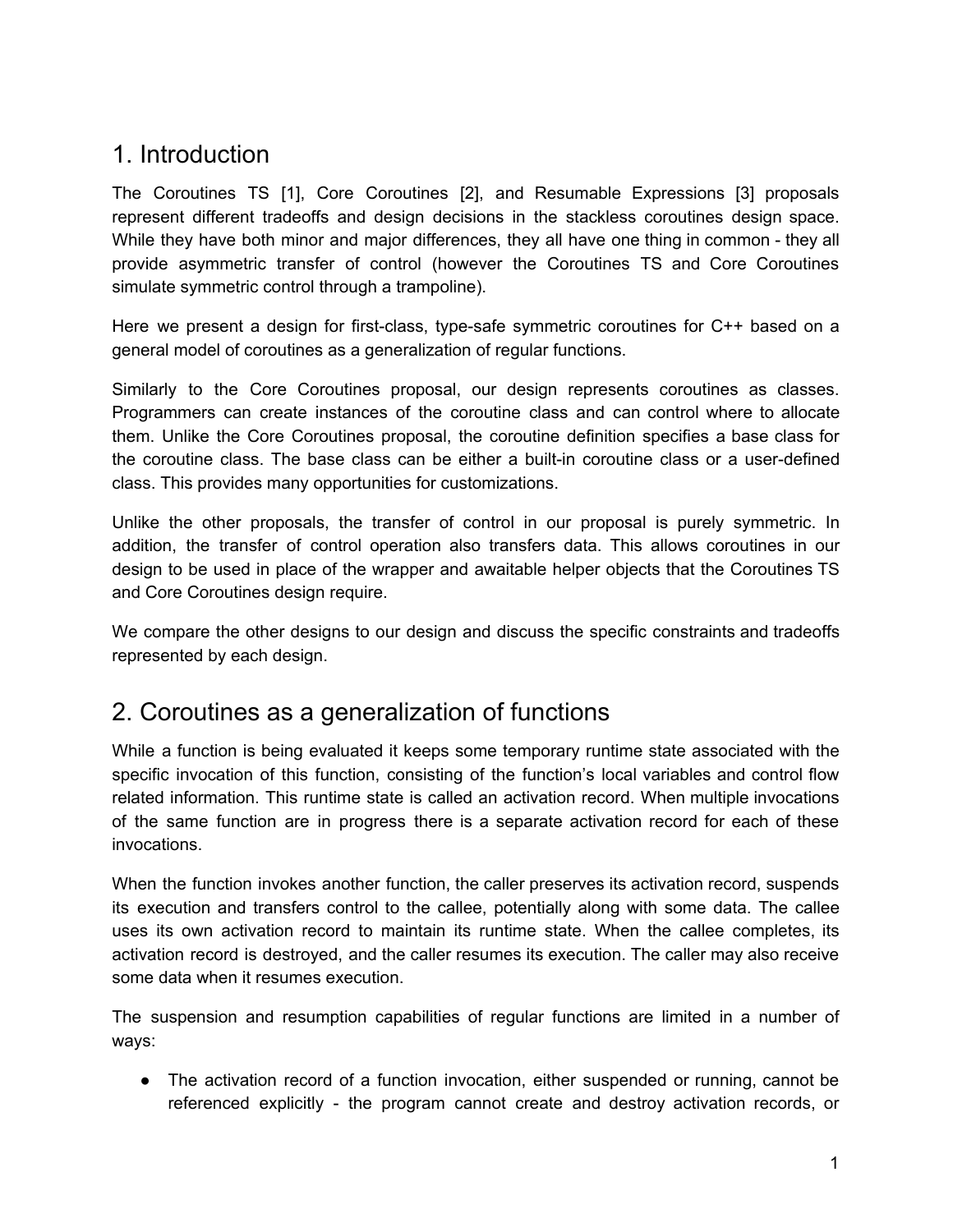obtain their addresses, or pass them as arguments, etc. Activation records are manipulated implicitly when functions call each other.

- Control flow is strictly nested a function invocation can only transfer control "up" to its caller or "down" to a new function invocation that it instantiates.
- A function invocation cannot transfer control to another function invocation more than once - even when a function calls another function multiple times, each call creates a new activation record of the target function.
- The transfer of control to the callee cannot be delayed the program cannot create an activation record and use it at a later time.
- When the callee transfers control back to its caller, it can no longer be resumed, because its activation record is destroyed as soon as it returns control to its caller.

Coroutines generalize on regular functions by eliminating all of these limitations. A coroutine is an object which represents the activation record of a function invocation. It has its own lifetime at runtime and a set of applicable operations. The programmer can:

- Create the coroutine object explicitly and then reference this object explicitly.
- Allocate the coroutine object in dynamic storage to extend its lifetime.
- Transfer control to any suspended coroutine not just the caller of the current coroutine or a new coroutine created by the current one.
- Transfer control to the coroutine repeatedly at any time during the coroutine's lifetime or not at all.

This gives programmers greater control over the execution flow of the program - they are not limited to the strictly nested calls of regular functions. The call stack is replaced by the combination of a set of suspended coroutines and a single active coroutine. At any time the currently active coroutine can resume any of the suspended coroutines.

Coroutines also generalize the meaning of the function call operation and the meaning of function types. With regular functions, the function type  $X(Y)$  means a function which takes an argument of type Y and produces a result of type X. But a coroutine may never return to its caller and the value that the caller expects may be produced by an arbitrary other coroutine.

So when a coroutine foo() invokes another coroutine bar() defined as "X bar(Y)" what this actually means is that:

- bar() is a suspended coroutine which expects to get a value of type Y when it is resumed.
- foo() is transferring control to bar() along with a value of type Y.
- foo() suspends itself, and expects to get a value of type X when it gets resumed later.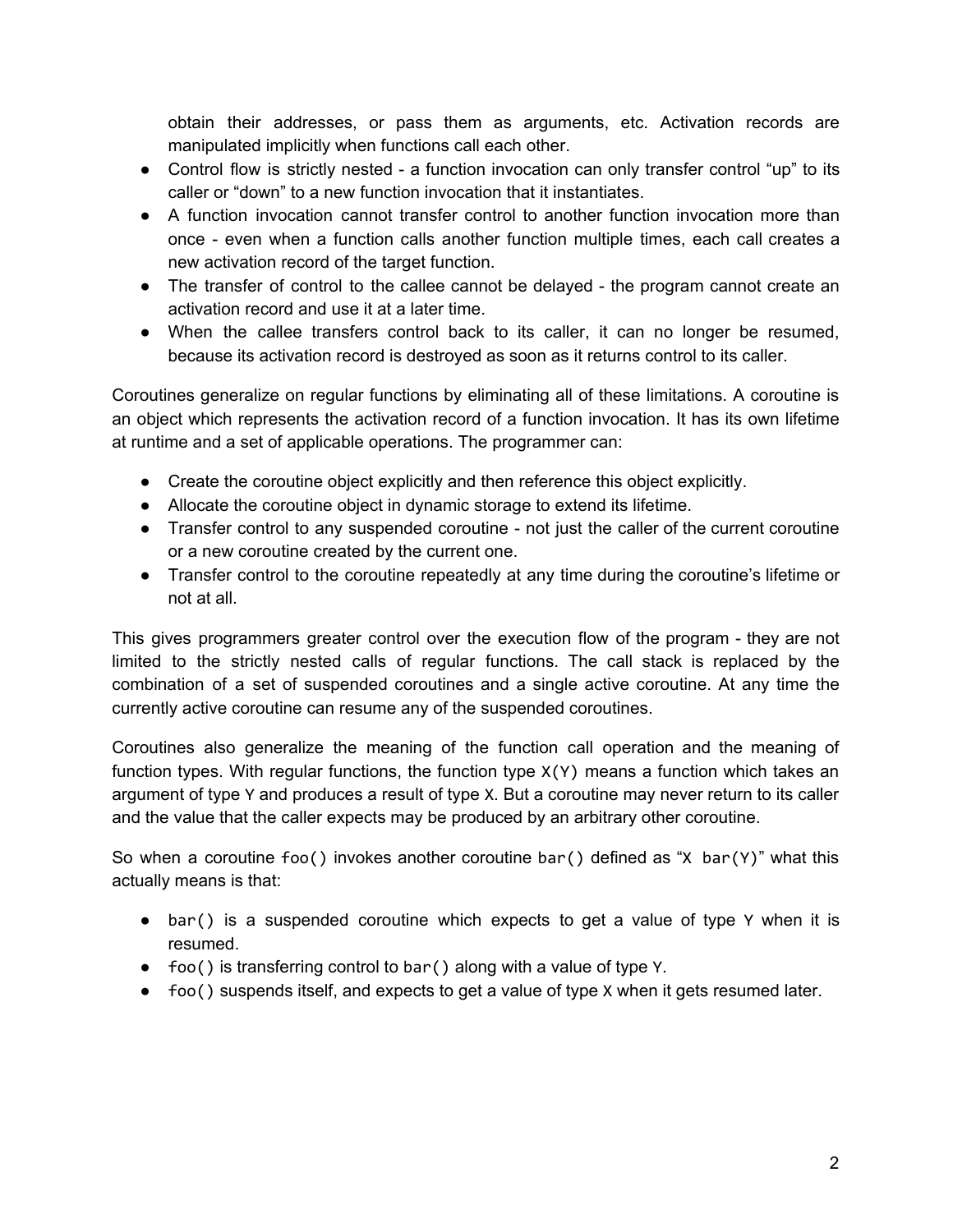# <span id="page-3-0"></span>3. Functions as a special case of coroutines

Let's picture a programming language where all functions are full-featured coroutines. Even with coroutines being one of the primary control flow mechanisms, we can still expect that the majority of coroutine invocations in user code will be strictly nested like regular functions. It will then make sense for the compiler to detect this very common use case and perform specialized optimizations. In particular the strictly nested lifetimes allow the activation records of these coroutines to be allocated on a dedicated stack instead of on the heap. Furthermore, there is no need to provide explicit references to these coroutine objects, because the compiler can determine the target of each transfer of control at compile time.

The compiler can detect when a set of coroutine invocations is strictly nested and lay them out using a standard call stack. In other words, we can view regular functions as coroutines optimized for a very common special case.

# <span id="page-3-1"></span>4. A general purpose design for first-class coroutines for C++

Here we present our design proposal for coroutines support in C++. There are several questions that each coroutines design for C++ should answer:

- 1. How to define coroutines.
- 2. How to instantiate them and manage their lifetime.
- 3. How to reference them.
- 4. How to transfer control between them.
- 5. How to exchange data between them.
- 6. How to customize their behavior.

On one hand, these design decisions will affect the ease of use of coroutines in different use cases, and will affect optimization opportunities on the other.

We believe that a design which makes coroutines first-class objects will compose best with the other parts of the language. It will have the lowest risk of usability problems in unexpected use cases. Such design is future proof because it is more likely to work well even for use cases that we are unable to foresee now and because it is closer to the already built mental models of the C++ programmers.

# <span id="page-3-2"></span>4.1. Defining coroutines

A coroutine definition needs to define both a coroutine body and a factory that creates coroutine instances with that body. Most first-class objects in C++ are defined as classes or types and their instances are created and destroyed using constructors and destructors, so it makes sense for the coroutine definition to define a class with the coroutine body as a method of the class.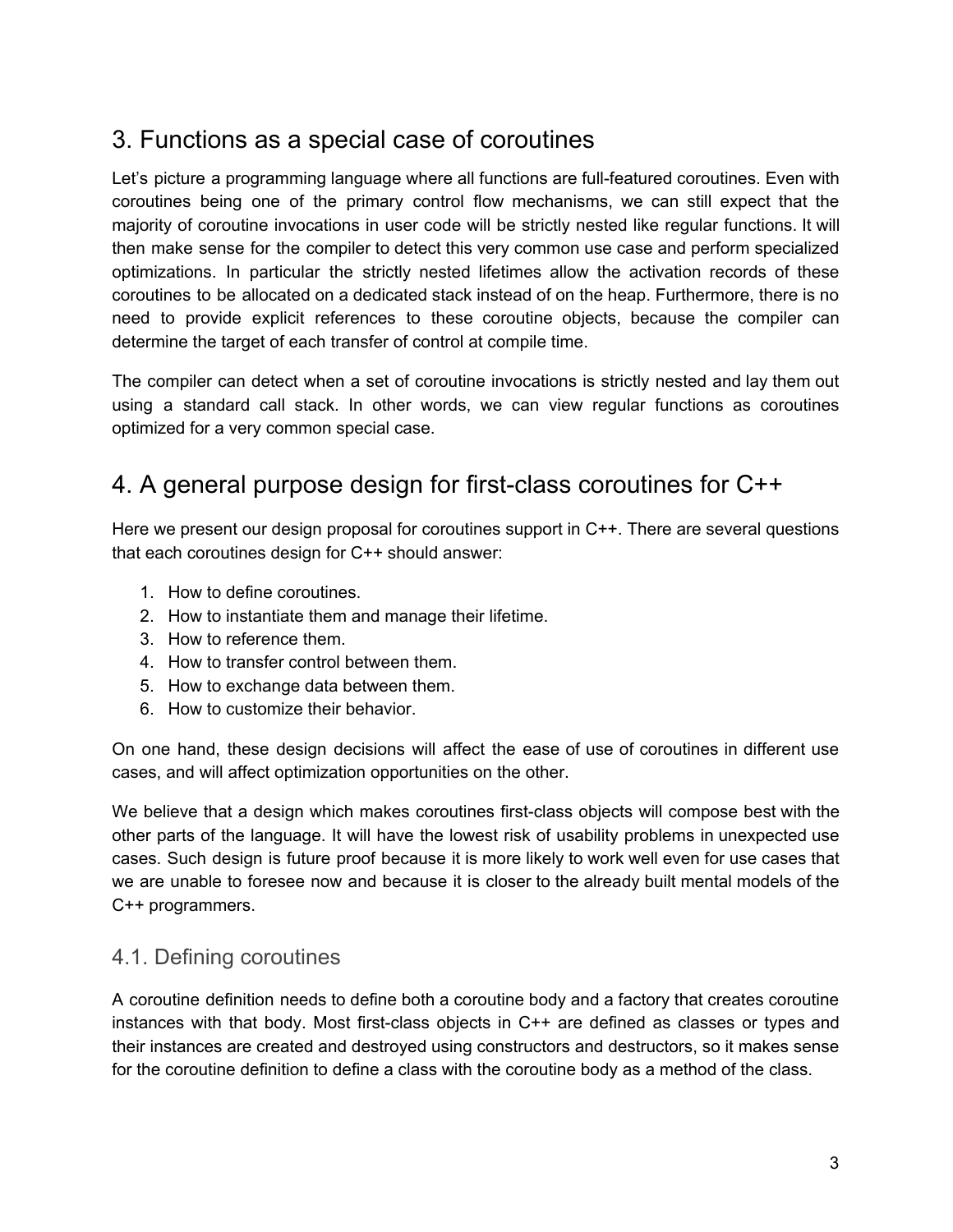One possible approach would be to use the class definition syntax with a specially named method. We prefer not to use this approach, because it is unintuitive and more verbose.

Our proposal is to use the function definition syntax, but have it define a class when the function is a coroutine. The compiler will interpret a function definition as a coroutine definition when the return value is of the built-in coroutine class or a class that inherits it. The compiler-generated class will have the name of the function used to define it and will derive from the return type. It will have a constructor with the same parameters as the coroutine definition and will bind them to private variables with the same names. The template argument of the base coroutine class will determine the types of the values passed to the coroutine and yielded by the coroutine.

For example, the coroutine definition:

```
coroutines < T(U) > foo(A \ a, B \ b) {
   // ....
}
```
will generate the class:

```
class foo : public coroutine<T(U)> {
  A a;
  B b;
  union {
     // local variables for all suspension points
  };
  T _body(U) {
     // ....
  }
public:
  // The foo class passes the body to coroutine<T(U)> with an explicit
  // call instead of passing it to the constructor to make it easier
  // to derive from the coroutine class.
  foo(A a, B b) : a(a), b(b) { coroutine<T(U)>:: _set_body(&_body); }
  ~\simfoo() {}
};
```
T(U) specifies how the generated coroutine is invoked after its creation. The arguments a and b are passed to the constructor and injected into the generated class as private members. They are visible via unqualified lookup to the coroutine body which is transformed into a private method of the generated class (named body in the example).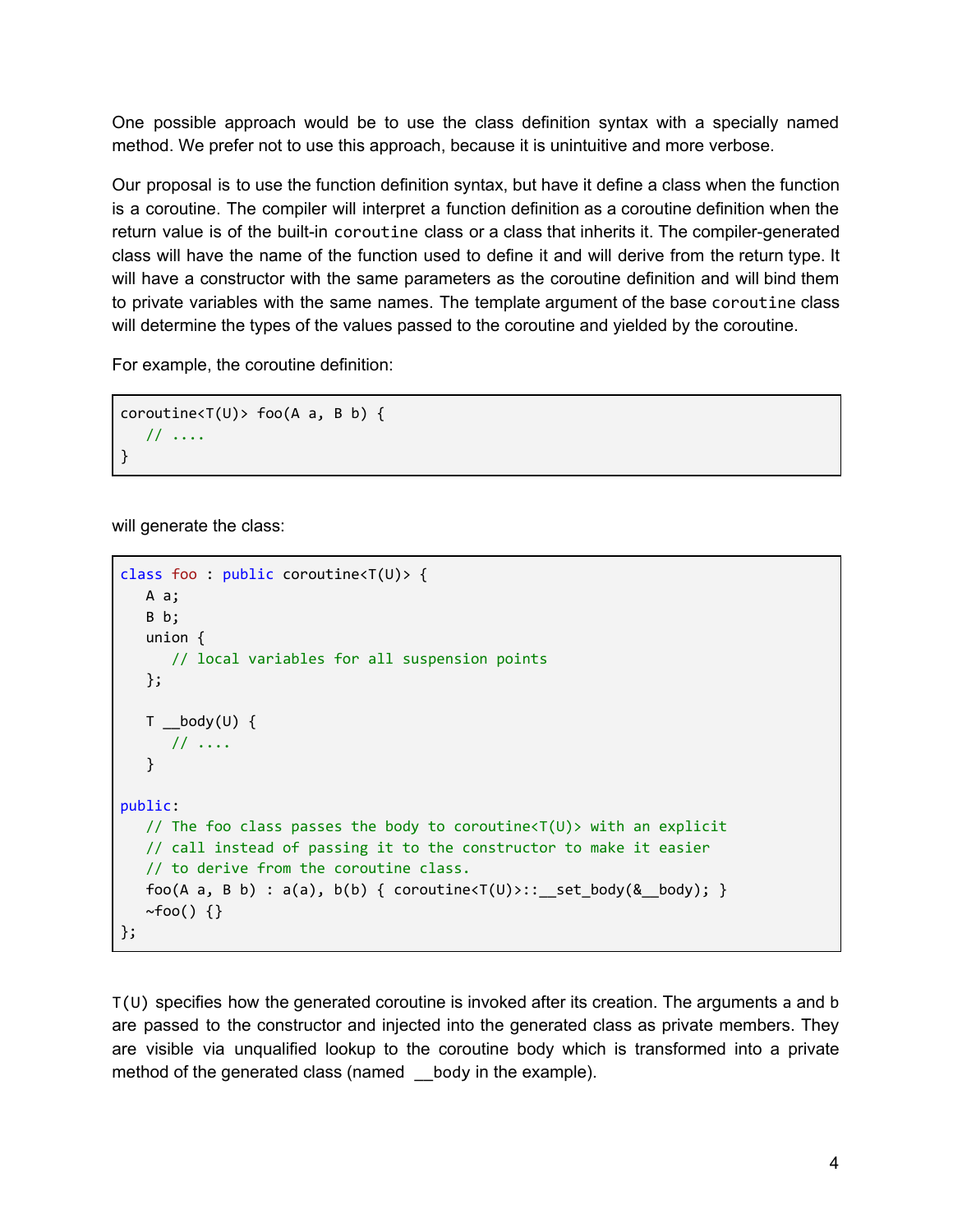The base coroutine class provides the common functionality shared by all coroutines and the compiler-generated class provides the definition of the coroutine state and the coroutine body.

One benefit of this design is that when coroutines are regular classes they can be used in every way a class can. They can be instantiated, they can be templates, they can be passed by reference and they can participate in overload resolution, template specialization and template instantiation.

Another benefit is that the special operations available in the body of a coroutine like  $yield()$ are just methods of the base coroutine class. This reduces their visibility and reduces the risk of clashes with user identifiers. Furthermore, the user can provide additional functionality to the coroutine body by deriving a new class from the base coroutine class.

Last but not least, the option to derive user-defined classes from the coroutine class makes it possible to define specialized coroutine types, which extend or modify the public coroutine interface and provide additional functions to the body of the coroutine.

The drawback is that the layout of the coroutine frame, or at least its size, becomes public and the compiler cannot optimize it in the general case. It may be possible to find ways to address this that will not sacrifice the benefits of representing coroutines as named classes.

## **Alternatives**

We have discussed alternatives for the definition syntax and semantics and may change them in the future based on feedback and usage experience. Richard Smith made two suggestions:

- 1. Use the same definition syntax, but instead of a class, generate a factory function that returns instances of an anonymous type that derives from the return type in the original definition. This will provide the same generality as our current proposal, but might be more intuitive and will address a number of challenges.
- 2. Introduce a new syntax to indicate more explicitly that the definition defines a coroutine: auto foo(A a, B b) : coroutine<T(U)> { }. This can define either a class or a factory function, so it's orthogonal to the first suggestion.

## **Challenges**

The challenges to exposing the coroutine state as a first class object are due to the fact that the size of the activation record depends on the optimizer, so it cannot be determined correctly in the frontend. As a consequence:

• The coroutine class layout can be different in different translation units, leading to ABI problems.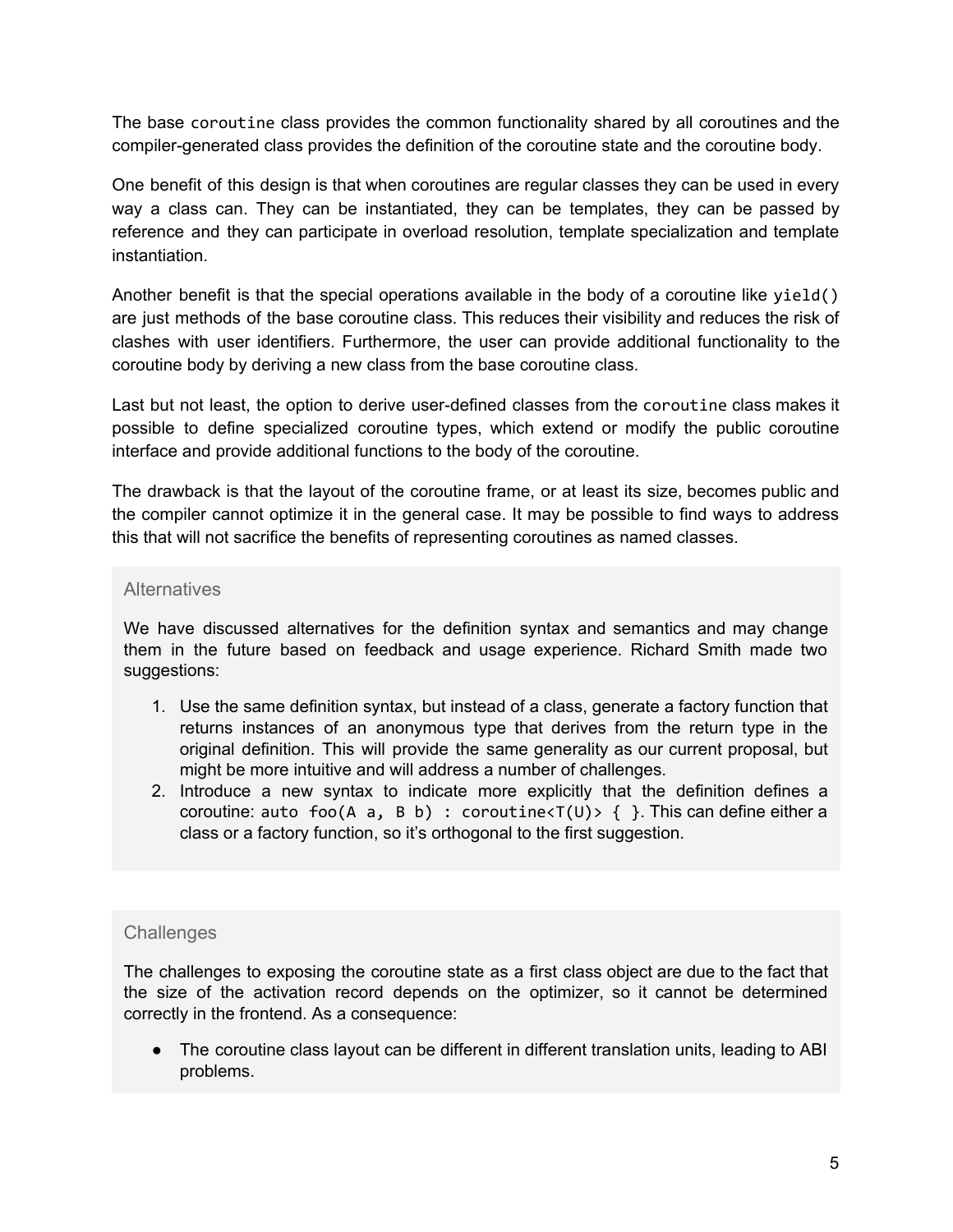• On the other hand fixing the coroutine class layout in the frontend will prevent many optimization opportunities.

We believe that in many cases the compiler will be able to determine that it's safe to defer fixing the coroutine class layout to the optimizer and that programmers will be able to use this optimization to achieve performance close to the performance of type-erased coroutines. We are still exploring the possibilities.

## Further work

During our experiments with the design we noticed the recurring of the pattern of storing a coroutine inside an object (another coroutine or a regular class) to use it as a method of the class. However, as coroutines are separate objects, such a coroutine needs to keep a pointer to the owning object, which is inefficient.

We expect that this pattern will be common, so we intend to look for a suitable syntax to specify that a coroutine will be embedded into another object. Then the compiler cam emit appropriate code which uses hardcoded offsets to locate the members of the owning object.

# <span id="page-6-0"></span>4.2. Coroutine instantiation and lifetime

With coroutines represented as first-class named classes both instantiation and lifetime management become easy and natural - we just use the ordinary construction syntax. Coroutine objects can be allocated on the stack or on the heap and can be aggregated into other classes. Coroutines on the stack and aggregated as members of other objects benefit fully from RAII. When programmers need to extend the lifetime of a coroutine they just allocate it on the heap with new, make shared or make unique.

When a coroutines is created it is suspended at an implicit suspension point immediately before the start of the user-defined coroutine body. It can be resumed by calling operator() on the instance:

```
coroutines\{int(void) > counter(int start) \}int i = start;
   while (true)
      yield(i++);
}
```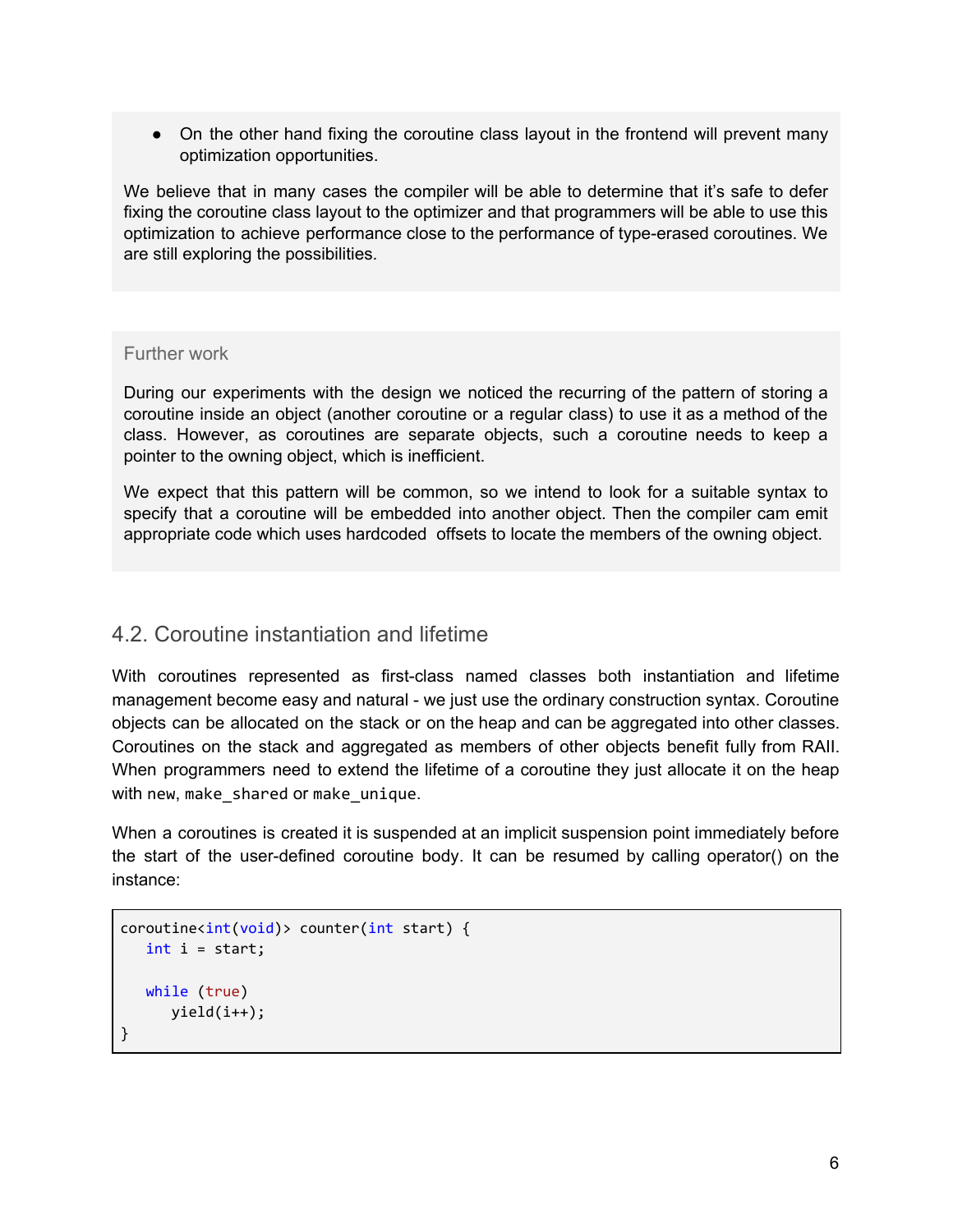```
int main() {
   counter c1(0); // Automatic variable
   auto c2 = new counter(10); // Raw pointerauto c3 = make_unique<counter>(20); // unique_ptr
   for (int i = 0; i < 5; +i)
       cout \langle c c1() \langle c ", " \langle \rangle (*c2)() \langle c ", " \langle c (*c3)() \langle c ", " \langle c endl;
   delete c2;
}
```
The output of this example program is:

0, 10, 20 1, 11, 21 2, 12, 22 3, 13, 23 4, 14, 24

The only special thing about coroutine objects is that in the general case they are non-copyable and non-moveable, because the coroutine frame is a part of the object, and some local variables can be references or pointers to other local variables.

# <span id="page-7-0"></span>4.3. Referencing coroutines

Instances of first-class coroutines can be referenced like any other object. They can be passed by reference or pointer, they can be cast to a base class, etc.

```
void foo(counter& c1, coroutine<int(void)>* c2) {
  for (int i1 = c1(), i2 = (*c2)();
        !(c1.done() || c2->done() || i1 > 10);
       i1 = c1(), i2 = (c2)() {
     // ...
  }
}
int main() {
  counter c1(0);
  counter c2(10);
  foo(c1, &c2);
}
```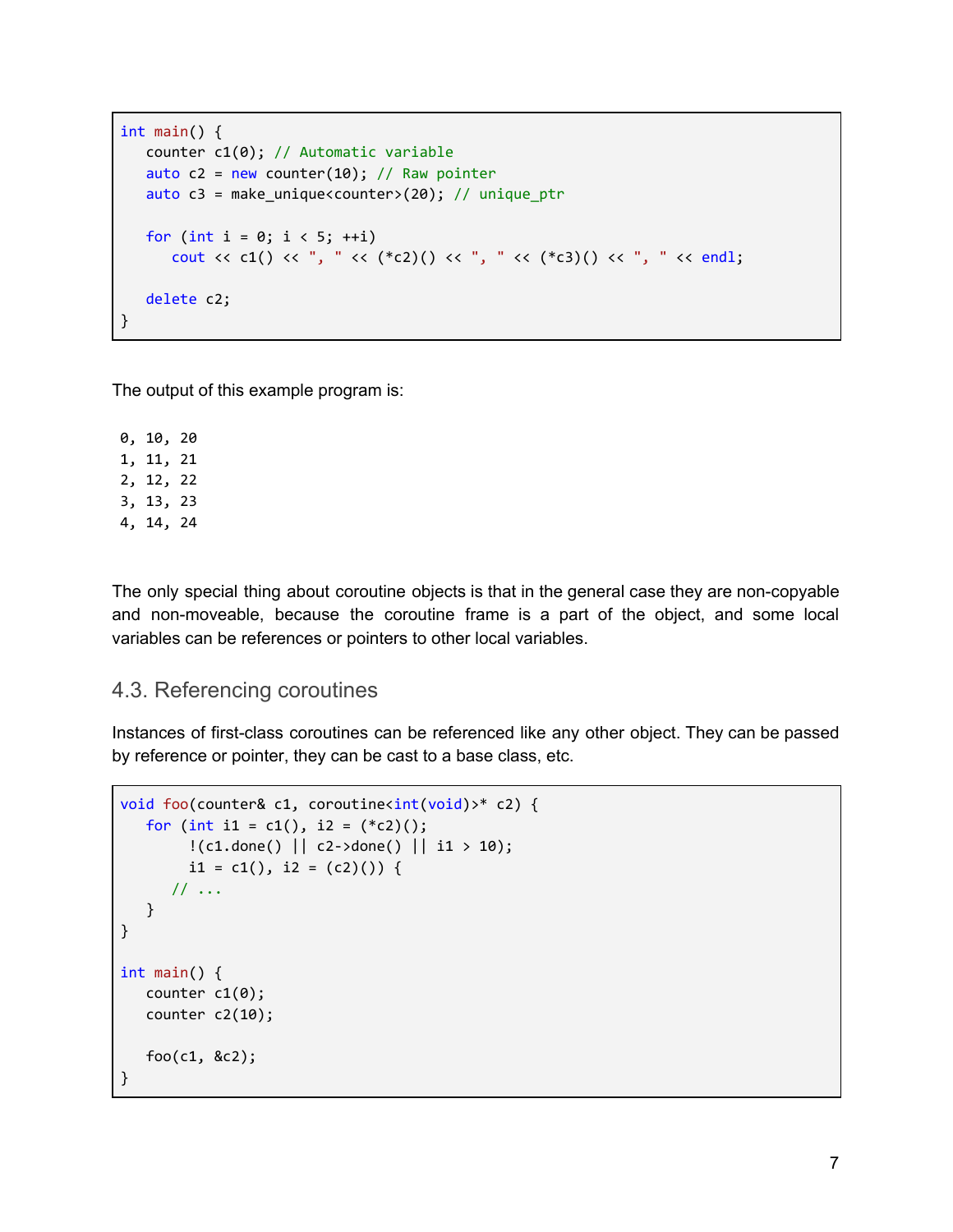# <span id="page-8-0"></span>4.4. Transferring control and data between coroutines

The operation that transfers control and data to a regular function is the function call operator. It is also the operation that transfers control and data to a classic functor. So it seems natural to use the function call operator with coroutines as well. On the other hand, it can be argued that a dedicated word that makes it explicit that the target of the call is a coroutine will improve code readability. Currently our proposal uses the function call operator, but it can use a distinct word just as easily.

# <span id="page-8-1"></span>4.4.1 Resume continuations

A suspended coroutine is represented by a "resume continuation" - a function-like object which resumes the coroutine when invoked. The suspended coroutine receives the value passed to the resume continuation and continues execution from the last point where it was suspended. It also receives implicitly the resume continuation of the calling coroutine or regular function.

The transfer of control is completely symmetric - the only way for a coroutine to suspend itself is to invoke a resume continuation which will resume another coroutine. Therefore, resume continuation invocations mark the suspension points in the coroutine. The compiler is required to: transform the coroutine body in a way which will ensure that every suspension point is a tail call position by preserving in the activation record all local variables that live across the suspension point; and to generate code for the resume continuation invocation which performs a tail call.

The coroutine object itself is callable too, because it contains a resume continuation. Invoking the coroutine object resumes its execution. When a coroutine gets resumed via an invocation of its coroutine object, it can call get\_caller() to obtain a resume continuation which will return control to the caller. The yield() method and the return statement are syntactic sugar for invoking the continuation returned by get\_caller() and provide an asymmetric interface on top of the symmetric core of the design.

As described in section 2, the type of the resume continuation depends on the type of the value that the callee expects and on the type of the value that the callee can expect if it passes control back to the original coroutine.

Suppose we have two coroutines foo() and bar():

```
coroutine<X(Y)> bar() {
  // ....
  get_caller()(X());
}
```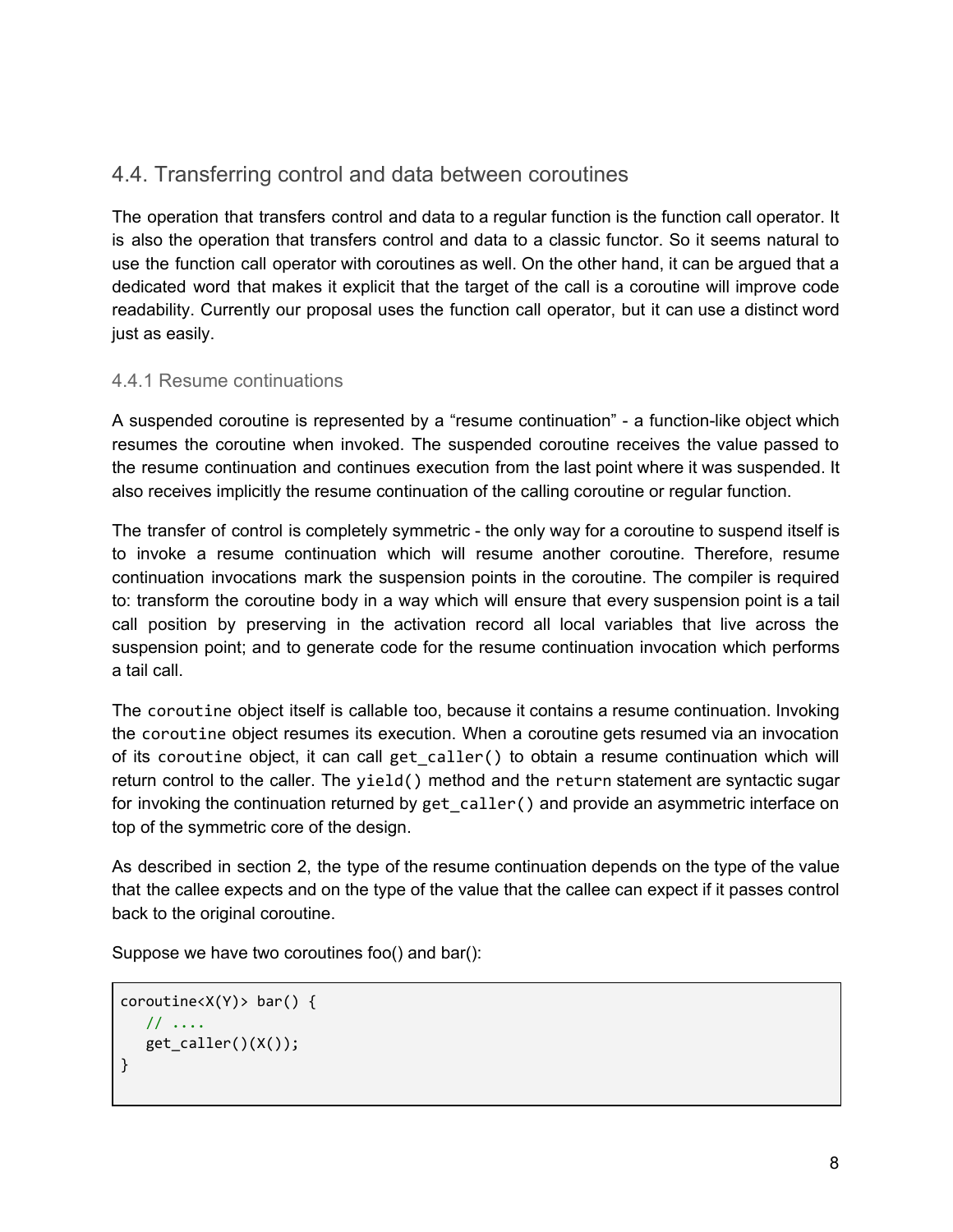```
coroutines < T(U) > foo() {
   // get_initial_value() returns the first value passed to foo
  U u = get\_initial_value();// ....
  X x = \text{bar}() (Y());
   return T();
}
int main() {
  foo f;
  T t = f(U());
}
```
The instance of foo() in main(), f has an operator "T operator()(U)" that main() calls. This operator calls the initial resume continuation stored in f; main() suspends itself and passes the control and a value of type U to f. When main() is resumed it will receive a value of type T.

Then f creates an instance of another coroutine bar() and transfers control to it. It passes to it a value of type Y and a resume continuation.

At this point, the invocation of bar() can no longer call f as a function of type  $T(U)$  to resume it, because f is not expecting a U, it's expecting an X. Therefore, the resume continuation, that f passes implicitly to the instance of bar(), should be represented as a function object which takes an X.

As for the return type of the resume continuation of f, when bar () transfers control back to f, it expects to get an Y when it is resumed again. This means that the type of the resume continuation is  $Y(X)$ .

As this example demonstrates, the type of the resume continuation of the caller is determined by exchanging the positions of the argument type and return type of the callee. This ensures that the argument type of the continuation represents the type that the caller expects to receive on resumption. An intuitive way to think about this is as a pair of typed channels between the two coroutines - what's the input channel on one side is the output channel on the other side and vice versa.

When the coroutine is first instantiated, the argument type of its initial continuation is the one given in the coroutine definition. The following example illustrates this further. The type of the continuation that each suspension point passes implicitly to the target coroutine is specified in the comments: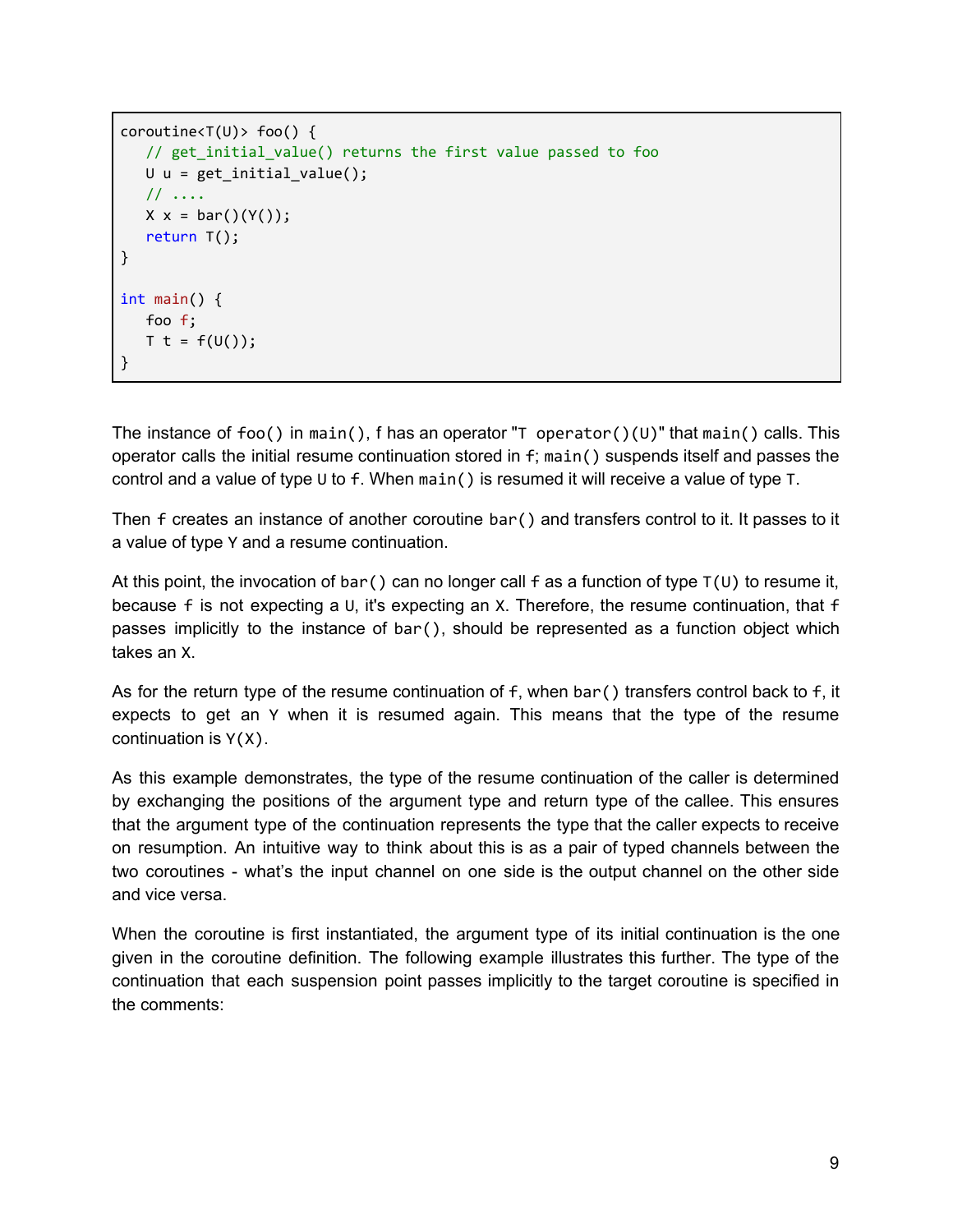```
coroutine<int(void)> counter() {
   int i = 0;
  while (true)
      yield(i++); // Continuation type: int(void)
}
coroutine<string(const char*)> bar() {
   // get_initial_value() returns the first value passed to bar
   const char* s = get\_initial_value();
  counter c;
  while (c() \le 9) // Continuation type: void(int)
      s = yield(string(s)); // Continuation type: string(const char*)
  return string(s); // No continuation
}
int main() {
  bar b;
  while (!b.done())
      string s = b("a"); // Continuation type: const char*(string)
}
```
## **Alternatives**

The current design allows only single-argument coroutines, because passing multiple arguments to a coroutine will need to be reflected by yield() returning multiple values in the coroutine body. We could support multi-argument coroutines if we define that some resume continuations will return a tuple or a tuple-like type.

### Further work

The current design always stores a resume continuation in the coroutine object. The motivation is that the code that creates a coroutine object needs to obtain both a resume continuation and an object representing the activation record. On the other hand, for cases when the coroutine will only be resumed through its object once in the beginning, this seems like a waste. We plan to explore possibilities to separate the continuation of the initial suspend point from the activation record object.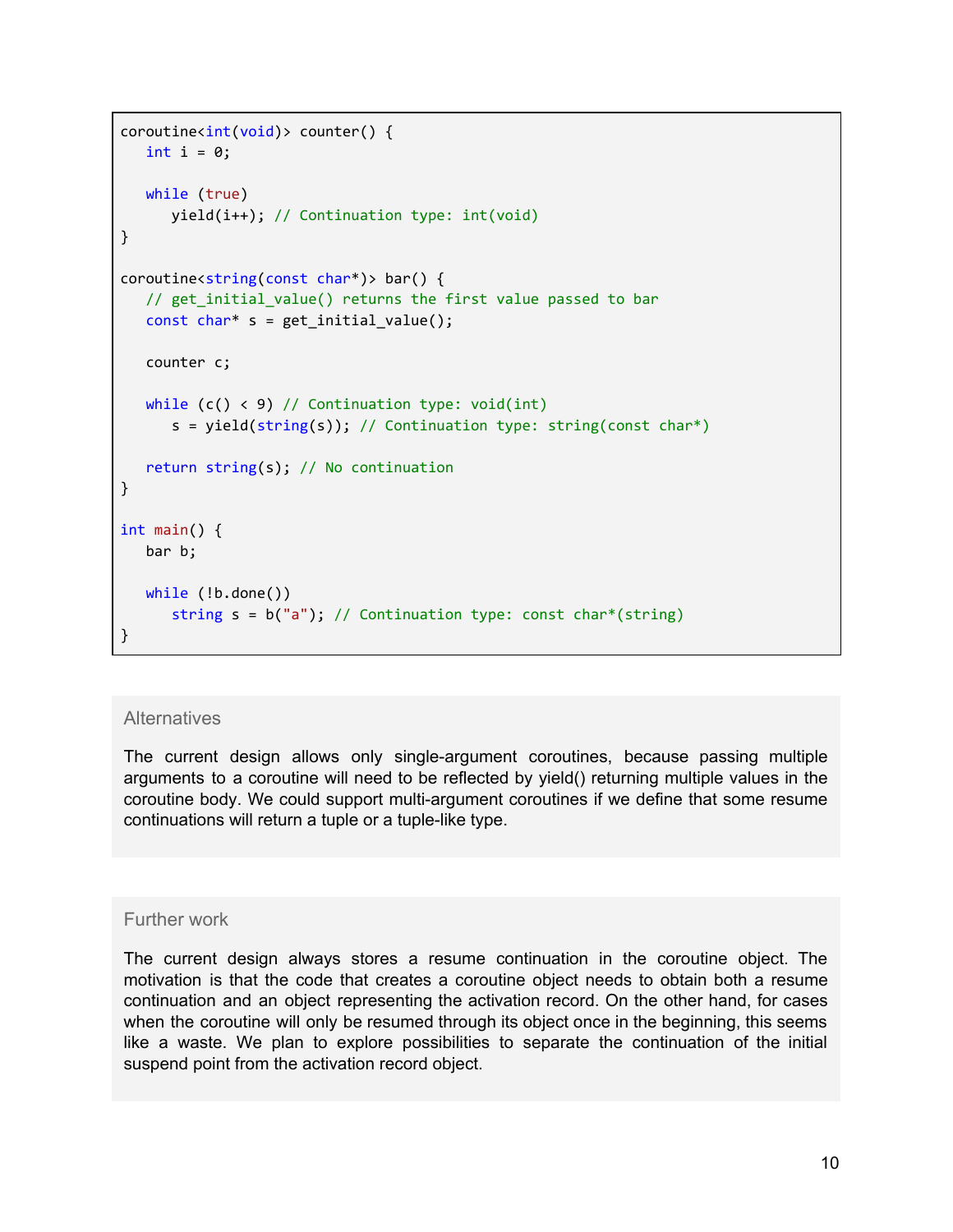## Further work

The semantics of the resume continuation is very close to that of unique\_function. It seems that it should really be move only. We also plan to explore possibilities to also use it as a unique\_ptr analogue to manage lifetime for heap-allocated coroutines.

## <span id="page-11-0"></span>4.4.2. Invalidation of resume continuations

The resume continuation represents a suspension point in the coroutine. Invoking it invalidates it because the coroutine may never be suspended at this place again - it may complete or it may suspend itself at a different suspension point (where it may even expect a different type of value). And it even may not be the original coroutine that the caller invoked that returns control to it. When the caller is resumed, it cannot use the same continuation object to resume safely the same coroutine. Instead, the resume continuation object is updated to reflect the actual coroutine which transferred control back to the caller:

```
using cont = resume_continuation<void(int);
coroutines<int(cont)> foo() {
   // get_initial_value() returns the first value passed to foo
   cont c = get\_initial_value();for (int i = 0; ; ++i)
      c(i);
}
coroutines<int(void) bar() {
   foo f;
   int i = f(\text{get}_caller());
   return i;
}
coroutune<sub>int</sub>(void) > baz() {bar br;
   int sum = br();
   for (int i = 1; i < 10; ++i)sum += br();
   return sum;
}
```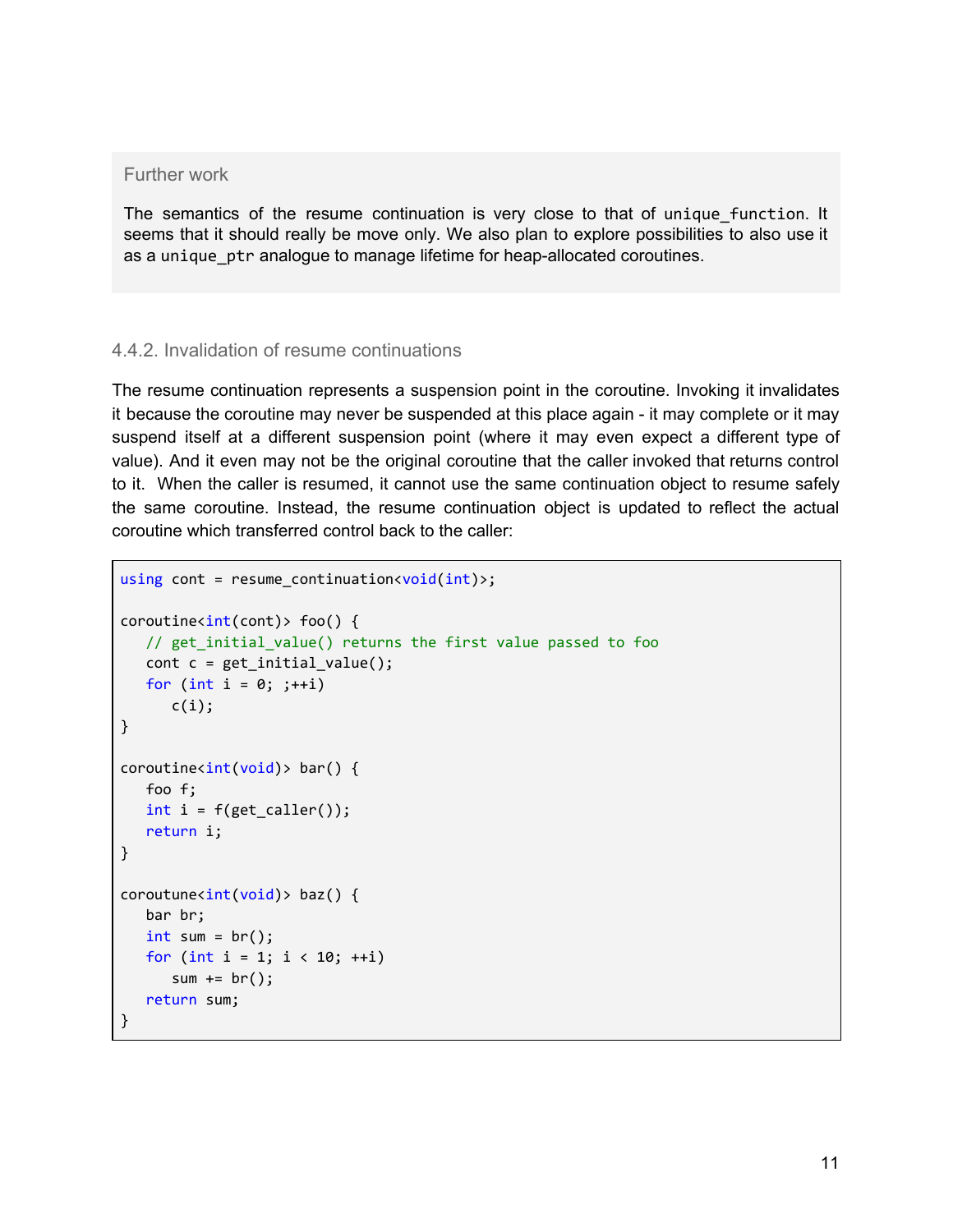```
int main() {
  baz bz;
   return bz()();
}
```
In this example:

- 1. main() creates an instance of baz() bz and invokes it.
- 2. bz creates an instance of bar br and transfers control to it. The resume continuation of bz is of type void(int).
- 3. br creates f an instance of foo() and transfers control to it. It also explicitly passes bz's resume continuation to f.
- 4. Then f uses this continuation to yield an int value. This has three effects:
	- a. Suspends f and resumes bz.
	- b. Passes an int value to bz.
	- c. Stores the resume continuation of f in br.
- 5. On the next iteration of the loop, when bz invokes br, this actually passes control to f, bypassing br. It also modifies c, so that the next call to c in the loop in f will pass control back to the loop in bz.
- 6. Control will go back and forth between the loop in bz and the loop in f and br will never receive control again.

Using a resume continuation before its last user has been resumed is undefined behavior.

## <span id="page-12-0"></span>4.4.3 Initial value and caller

When a resume continuation is invoked, the value passed to it is passed to the target coroutine as the result of the yield expression, and the resume continuation of the source coroutine overwrites the resume continuation used by the yield expression in the target coroutine.

But coroutines are created in a suspended state. This means that when the coroutine is resumed for the first time there is no yield statement in it to receive the initial value and the resume continuation of its first caller. To receive this first value, the coroutine needs to call the get initial value() method. To receive the resume continuation of the first caller, it needs to call get\_caller().

In this example: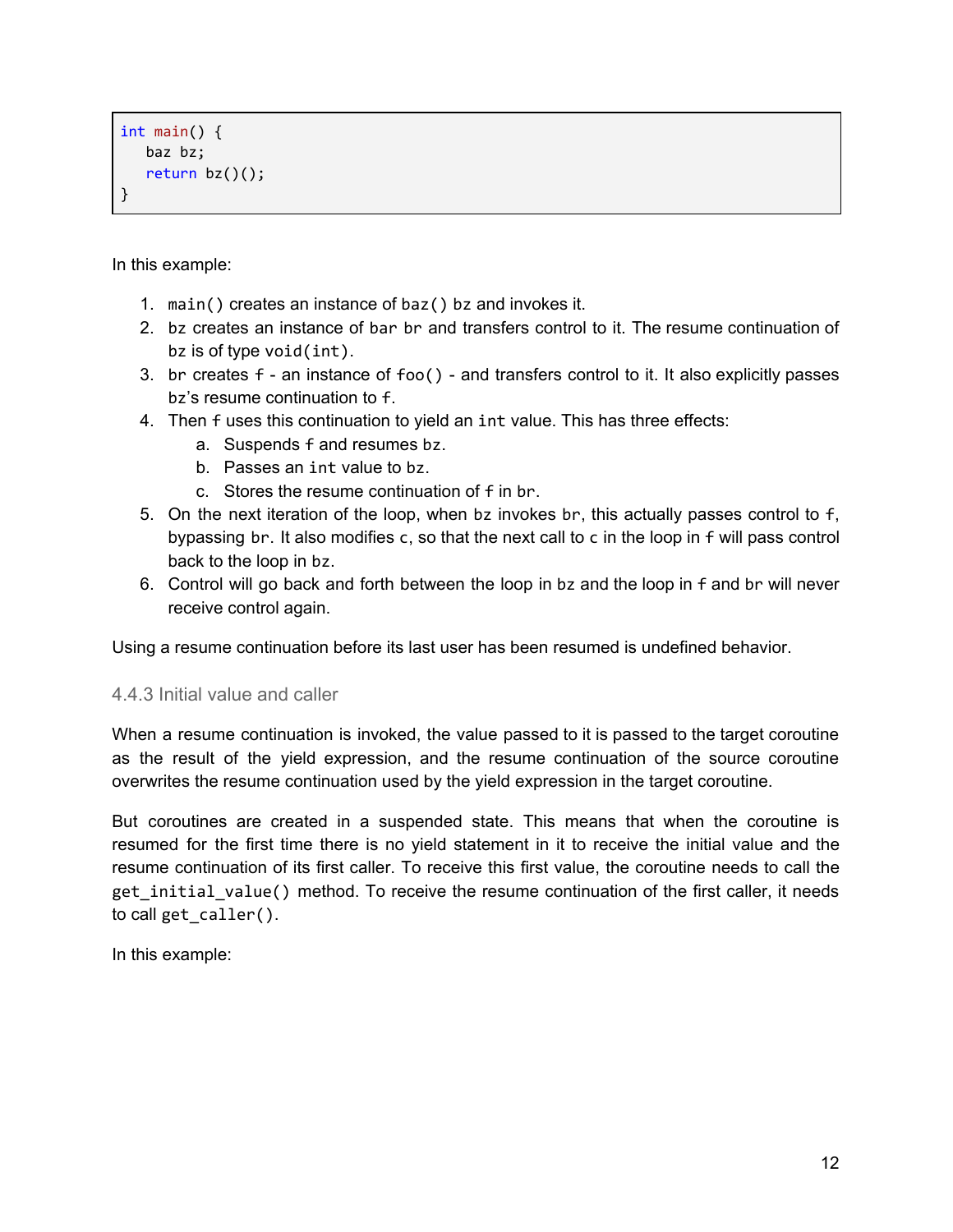```
template<typename V> coroutine<V(V)> sum() {
  V sum = \theta;
  V x = get\_initial_value();while (true) {
      sum += x;x = get\_caller() (sum);}
}
coroutine<int(int)> root of sum of squares() {
  // Implicit initial suspension point
  sum<double> adder;
  int x = get\_initial_value();
  while (true) {
      double sum = adder(double(x) * double(x)); // Suspension point 1
      // yield(...) is syntactic sugar for get caller()(...)
     x = yield(int(sqrt(sum))); // Suspension point 2
  }
}
```
root of sums of squares expects a double at suspension point 1, but expects an int at suspension point 2 and at the initial suspension point.

Note that sum calls get caller() multiple times. The first time get caller() returns the resume continuation of the first caller of the coroutine, and after that it returns the resume continuation of the coroutine which resumed it after it last used get\_caller() to transfer control.

## <span id="page-13-0"></span>4.4.4. Root coroutine

As regular functions in C++ are not full-featured coroutines, the first coroutine executed by a program always needs to be invoked by a regular function, for example main(). The activation record of this regular function is at the top of the system call stack. As described in 4.4.1., the transfer of control from one coroutine to another is a tail call that doesn't grow the stack; if the coroutine consumes some stack while it's running it must free it before suspending itself. Therefore, if the first coroutine invokes another coroutine, the second coroutine will be executed with the same call stack as the first one. The same holds for coroutines invoked by the second coroutine and coroutines invoked by these other coroutines and so on.

Suspending a coroutine must always transfer control to some other code, so when all coroutines are suspended, the control must ultimately return to the original regular function. We can view this regular function as a special kind of coroutine as described in section 3. This kind of coroutines allow only nested control flow; their activation records are allocated on the system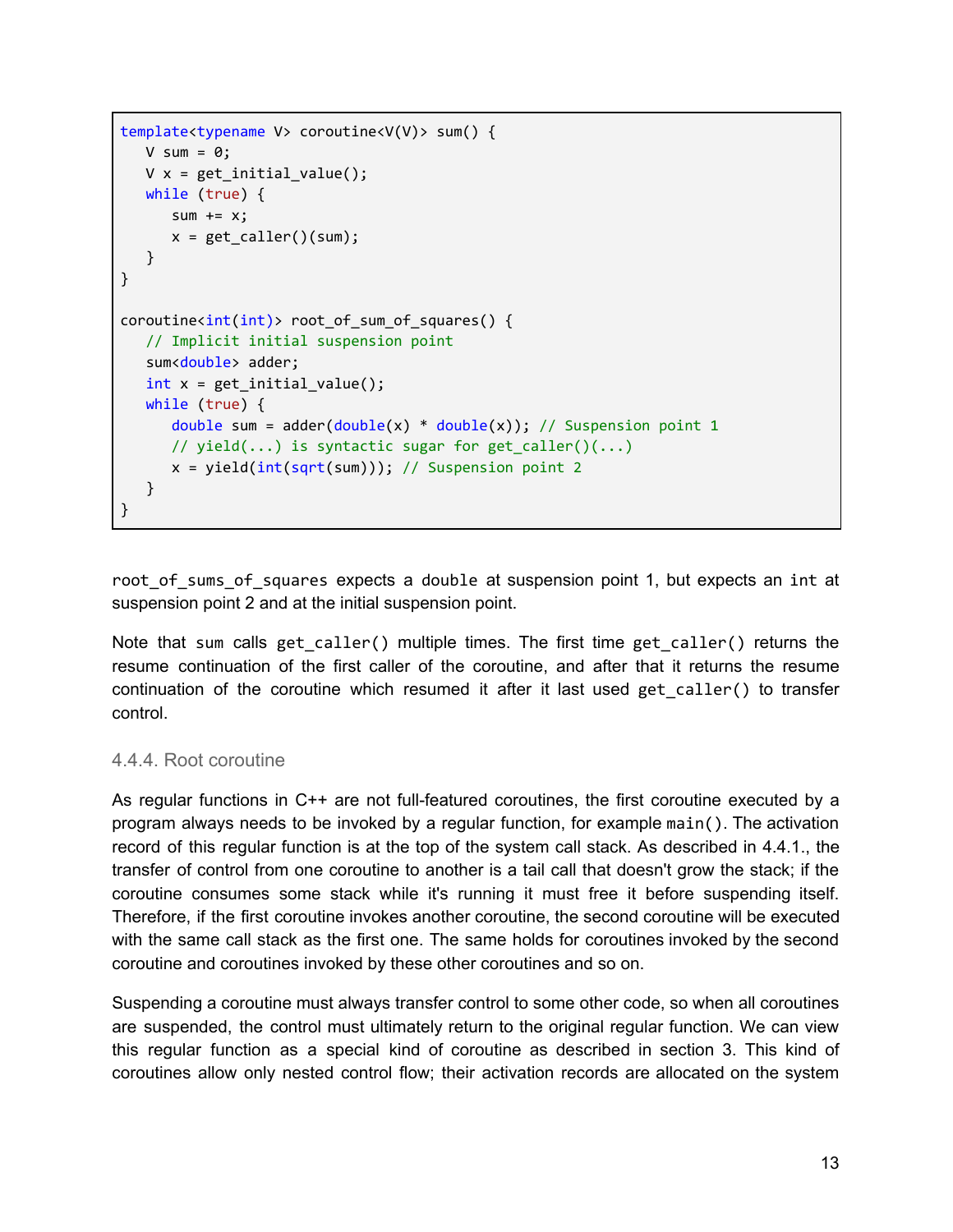stack and only the one on the top of the stack can be resumed. We will refer to this special coroutine as the current "root coroutine".

If a coroutine calls a regular function, and the callee calls another coroutine, the new coroutine is invoked in the context of the nested regular function which becomes the new root. In other words, the root coroutine is always the regular function invocation at the top of the call stack.

There are usage scenarios when a coroutine which wasn't invoked directly by the root coroutine needs to transfer control to it, bypassing the other coroutines in the current chain of invocations. One such use case is asynchronous I/O and other asynchronous workflows. There are also use cases that require non-local return, including parsers.

However, a coroutine that was not invoked directly by the root coroutine has no information about the type of value that the root coroutine expects. Therefore, coroutines that transfer control to the root coroutine, or call other coroutines that may transfer control to the root, need to specify the type of the root explicitly. This allows the compiler to verify and enforce that the transfer of control is type-safe. We specify the type of the resume continuation of the current root coroutine as an optional second function-type template argument of the coroutine type and the resume continuation type. Coroutines can only invoke resume continuations with the same root coroutine type as their own.

Any coroutine that has specified its root coroutine type can call the get root coroutine() method to get a resume continuation which returns control to the current root. This transfer of control follows the standard rules for all coroutines and updates the resume continuation that the root coroutine used last. When the root coroutine uses this resume continuation again, it passes control back to the last suspended coroutine.

For example this code:

```
coroutine<double(double), int(int)> foo() {
  double d = get_initial_value();
  cout << "foo() started with: " << d << endl;
  int i = getroot_c coroutine()(int(d));
  cout << "foo() resumed with: " << i << endl;
  return double(i)
}
coroutines\{int(int), int(int) > bar() \}int i = get\_initial_value();cout << "bar() started with: " << i << endl;
  double d = foo() (double(i));cout << "bar() resumed with: " << d << endl;
  return << int(d);
}
```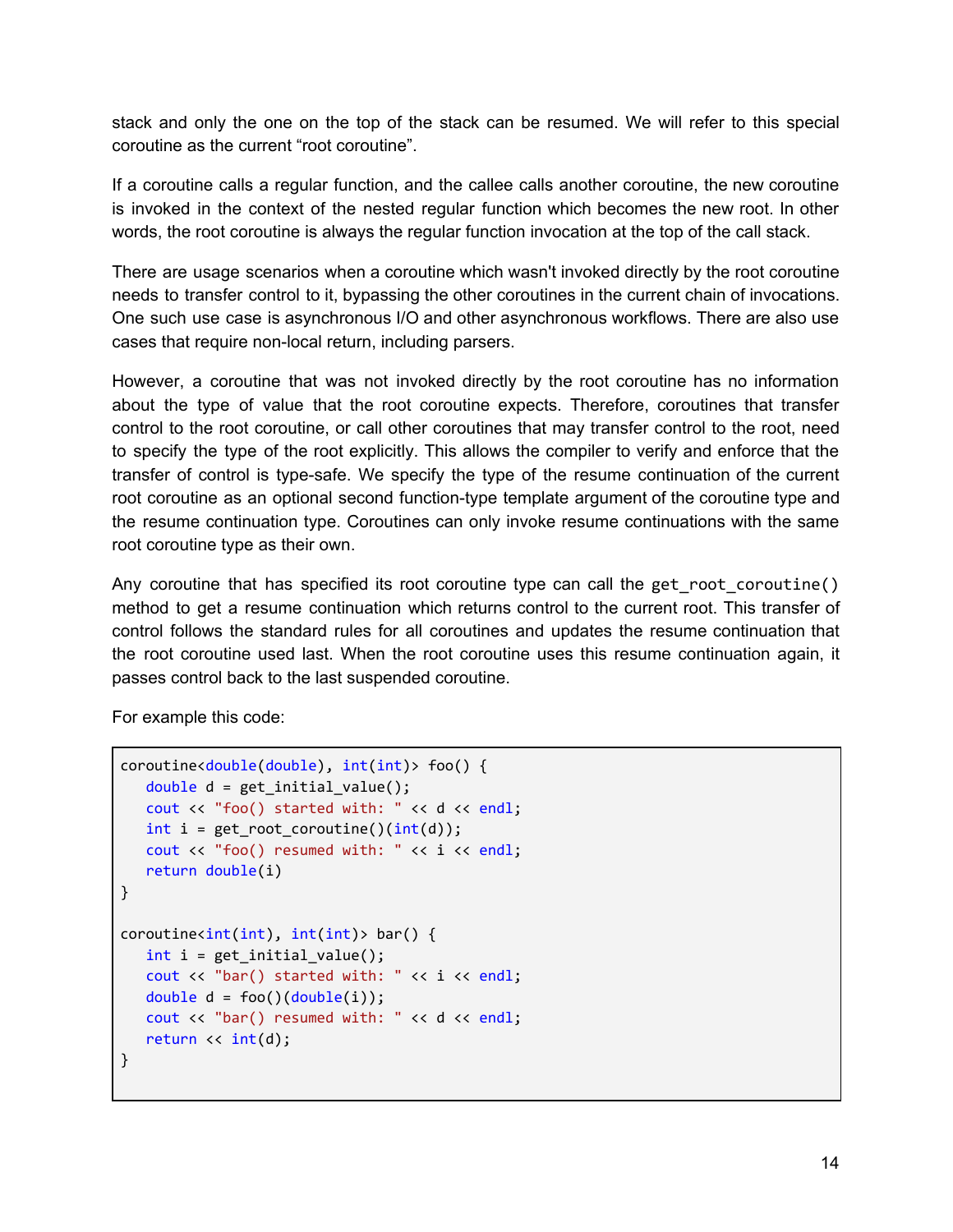```
int main() {
  std::cout << std::fixed << std::setprecision(1);
  bar b;
  int i = b(1);
  i = b(2);
  cout << "bar() returned: " << i <<endl;
}
```
will print:

bar() started with: 1 foo() started with: 1.0 foo() resumed with: 2 bar() resumed with 2.0 bar() returned 2

## **Alternatives**

As defined currently, the root coroutine type parameter of the coroutine template class might be counterintuitive, especially because it follows the opposite convention to the first one. The first template parameter specifies how the coroutine will be invoked by direct users of the coroutine object, and the type returned by get\_caller() is deduced by exchanging the argument type and return type.

In contrast, we have defined the second template parameter to specify the type returned by get root coroutine(). It will be more consistent and probably more intuitive to define this parameter to be the type of the resume continuation that the root coroutine will use to resume the current coroutine. Then the type returned by get\_root\_coroutine() will be the reverse continuation type similar to get\_caller().

## <span id="page-15-0"></span>4.4.5. Detaching a coroutine

However, in the fire-and-forget (asynchronous) use case we don't want the coroutine to be resumed until it's ready. For this use case we provide the detach() operation. It invokes the resume continuation in the regular way but doesn't pass the continuation of the current coroutine to the target.

After a coroutine has detached itself, it can no longer be resumed. So it has the same semantics as a return statement and indeed the return statement in a coroutine body is syntactic sugar for detaching to the caller of the coroutine.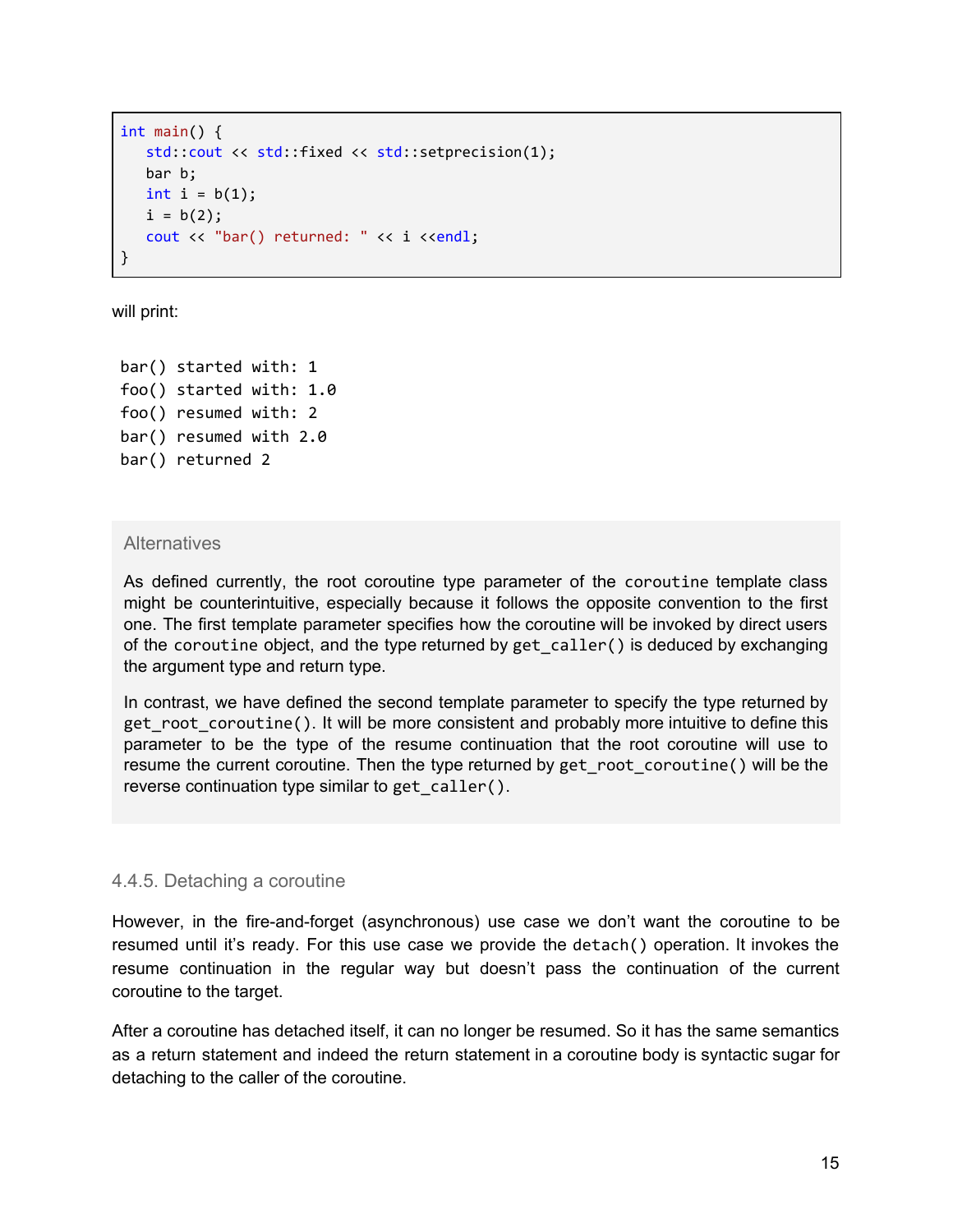The following example demonstrates the usage of detach() for asynchronous I/O:

```
coroutine<tuple<error_code, size_t>(Buffer&), void(void)>
async reader(Stream& s) {
   Buffer& buffer = get_initial_value();
   auto cont = get<sub>caller</sub>();
  async_read(s, buffer, [cont](error_code ec, size_t count) {
      cont({ec, count});
  });
   detach(get_root_coroutine());
}
coroutine<void(void), void(void)> count_bytes(Stream& s) {
   size_t total_count = 0;
  Buffer buffer(1024);
  while (true) {
      auto [ec, count] = async_reader(s)(buffer);
      if (ec) {
         return;
      total_count += count;
   }
}
int main() {
  Stream s \binom{*}{*} ... \binom{*}{};
  count bytes bytesCounter(s);
  bytesCounter();
   /* ... */
}
```
In this example, main() creates the count\_bytes coroutine bytesCounter and starts it. bytesCounter creates an async\_reader coroutine and passes control to it. The async\_reader coroutine binds the resume continuation of bytesCounter to a lambda and passes the lambda as a callback to the async\_read operation. Then it detaches itself and returns control to main(). main() can no longer resume bytesCounter which will now be driven asynchronously by callbacks.

This is also thread-safe, because: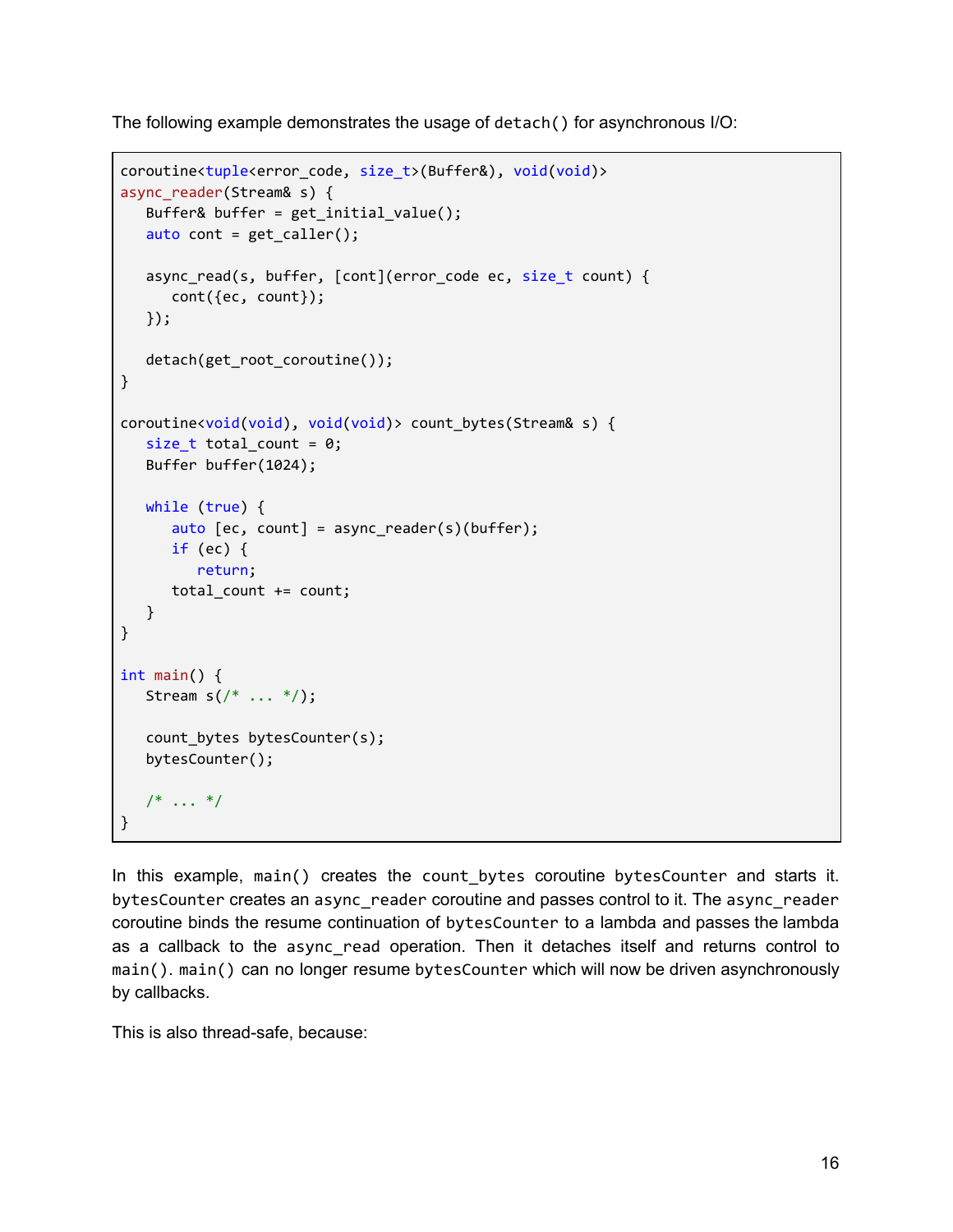- By the time the resume continuation of bytesCounter is bound to the callback, it is already suspended, therefore suspension and resumption cannot race.
- The body of the async reader coroutine doesn't access any of its members after the call to async read(). The root continuation is on the top of the stack, so get root coroutine() doesn't need to access the state of the current continuation. And detach() is an intrinsic which just passes control to the target suspension point without accessing the state of the current coroutine.

Another related use case is cooperative multitasking. We can implement a cooperative switch operation as a coroutine which pushes the resume continuation of its caller in the end of the dispatcher queue and then calls detach(get root coroutine()) to give control to the main dispatcher loop. The dispatcher loop then pops the next resume continuation from the front of the queue and executes it.

# <span id="page-17-0"></span>4.5. Customization points

With coroutines represented as classes, the natural way to customize their allocation is by overriding the new and delete operators.

As for customizing the coroutine-related aspects of their behaviour, the two natural ways are to either overriding methods of the class, or to specialize a traits template. Some behavior customizations could also be achieved by wrapping the coroutine into adapter classes.

The disadvantage of customizing the coroutine behaviour by overriding methods is that they need to be overridden in a base class, because the actual class of the coroutine is automatically generated by the compiler. In contrast, the traits approach allows to customize the behavior even of the compiler-generated class.

On the other hand, inheritance allows us to write mixins that provide additional functionality in the coroutine body. Customizing the coroutine aspects of the class with overrides in the base class would be consistent with that.

An important point regarding customization points defined as methods of a base class is that they don't need to be virtual - they would be called by the generated class, which will also be final, so static dispatch will work.

We still haven't decided on the set of customization points. Some customization methods that we have discussed are:

## void on\_suspend()

Called after the coroutine is suspended. Should return a coroutine to allow it to perform a tail call to another coroutine. Will need to be a template to handle suspend points of different types.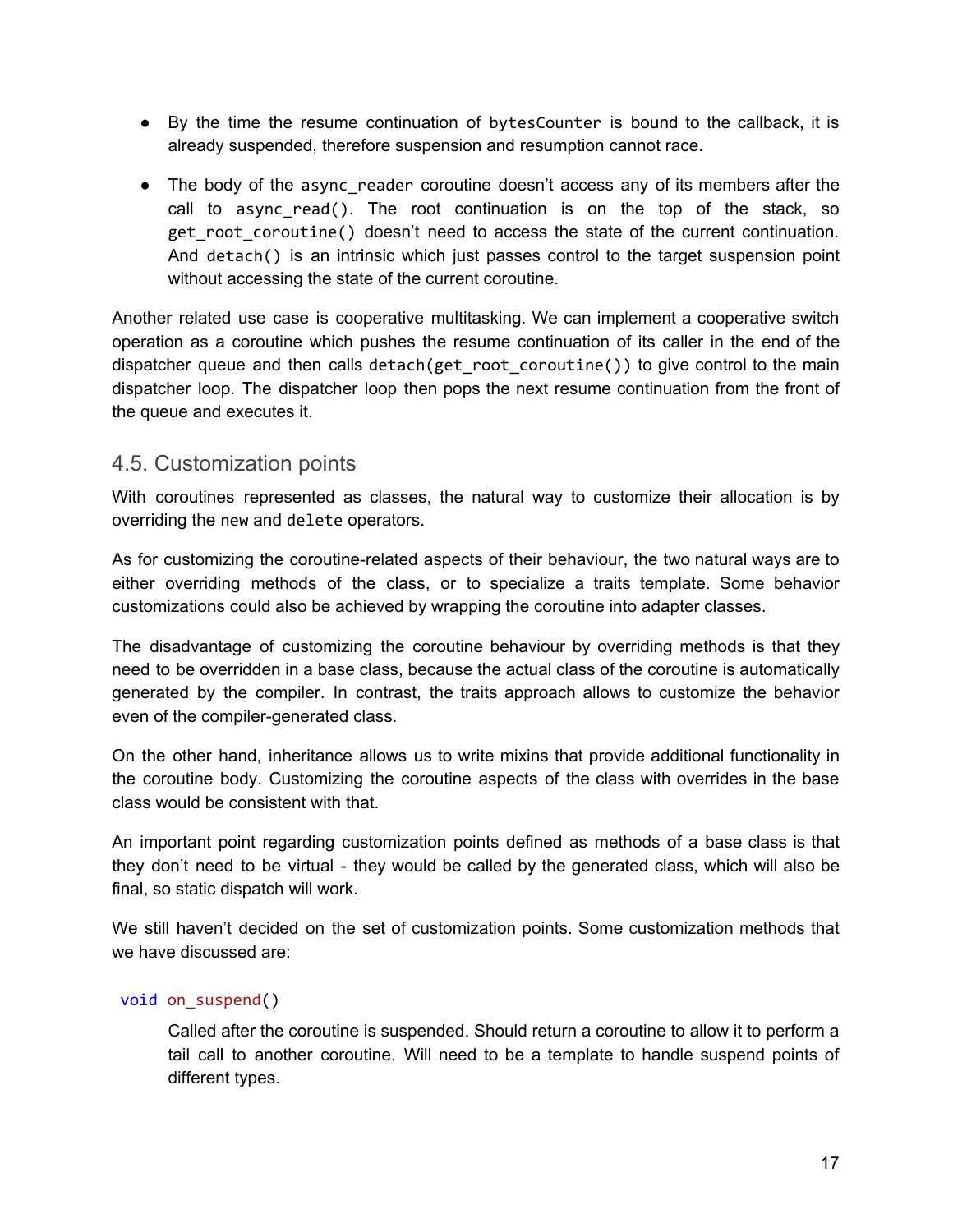#### void on\_resume()

Called after the coroutine has been resumed. Will need to be a template to handle suspend points of different types.

#### void on\_init()

Called immediately after the coroutine is created in the context of the code which created it. The most obvious use of this suspension point is to create coroutines that start their execution on creation. Like on suspend(), it would need to return a temporary coroutine to be able to execute a tail call.

#### void on\_detach()

Called when a coroutine completes by calling detach() or executing a return statement. Such a customization point can be used to automatically destroy the coroutine when it completes execution.

#### void get\_yield\_target() / void get\_return\_target()

Called when a coroutine calls yield() or executes a return statement respectively to determine the resume continuation to invoke. It's not clear if they would be of any use.

### <span id="page-18-0"></span>4.6. The base coroutine class and the resume continuation class

The compiler will provide two built-in class templates - resume\_continuation and coroutine.

The resume continuation is a function-like type which represents a suspension point and provides an operation that transfers control and data to the suspended coroutine. It specifies both the suspension point and the activation record of the coroutine. The resume continuation class is a template parametrized by one or two function types:

template<class...> class resume\_continuation;

template<class R> class resume\_continuation<R(void)>;

template<class R, class A> class resume\_continuation<R(A)>;

template<class R, class RR> class resume\_continuation<R(void), RR(void)>;

template<class R, class RR, class RA> class resume\_continuation<R(void), RR(RA)>;

template<class R, class A, class RR> class resume\_continuation<R(A), RR()>;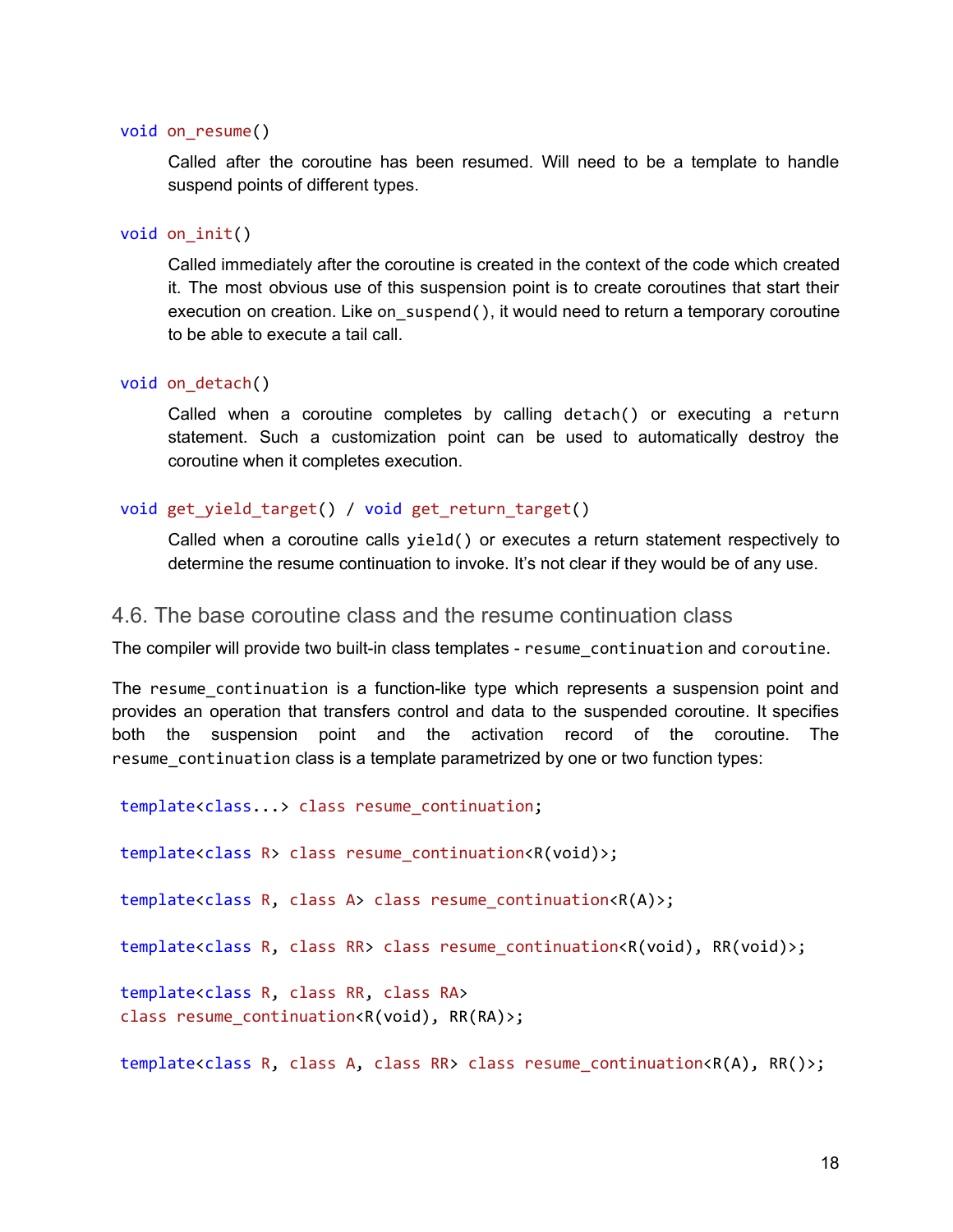```
template<class R, class A, class RR, class RA>
class resume_continuation<R(A), RR(RA)>;
```
It provides three methods:

### operator()

This is actually an intrinsic. The return type and argument type of the operator() are determined by the first function type template argument.

Calls to this operator are replaced with code which performs the following steps:

- 1. Preserve the current state of the coroutine in the activation record.
- 2. Place the argument and the current continuation where the target coroutine will look for them.
- 3. Invalidate this continuation and jump to the target coroutine.
- 4. Restore the coroutine state.
- 5. Copy the resume continuation of the source coroutine into this continuation.

Steps 1 and 2 are the pre-suspend sequence, similar to the epilogue of a regular function. Steps 4 and 5 are the post-resume sequence, similar to the prologue of a regular function. Steps 1-3 are executed in the source coroutine (the currently active coroutine) when it yields control. Steps 4-5 are executed in the target coroutines when it receives control.

This sequence behaves as if the resume continuation is a functor that has bound the target coroutine and performs a call to a method on the target coroutine but with two distinctions from a regular this-call:

- Instead of a call, it performs a jump.
- Instead of saving the return address on the call stack, it passes the resume continuation of the current coroutine as an additional hidden argument.

The variants of resume continuation that have the second function type template argument can only be called from coroutines that derive from the coroutine class with the same type as a second template argument.

#### bool done() const

Returns true if the coroutine which this continuation corresponds to has executed a return statement. The continuation is valid, but can no longer be invoked.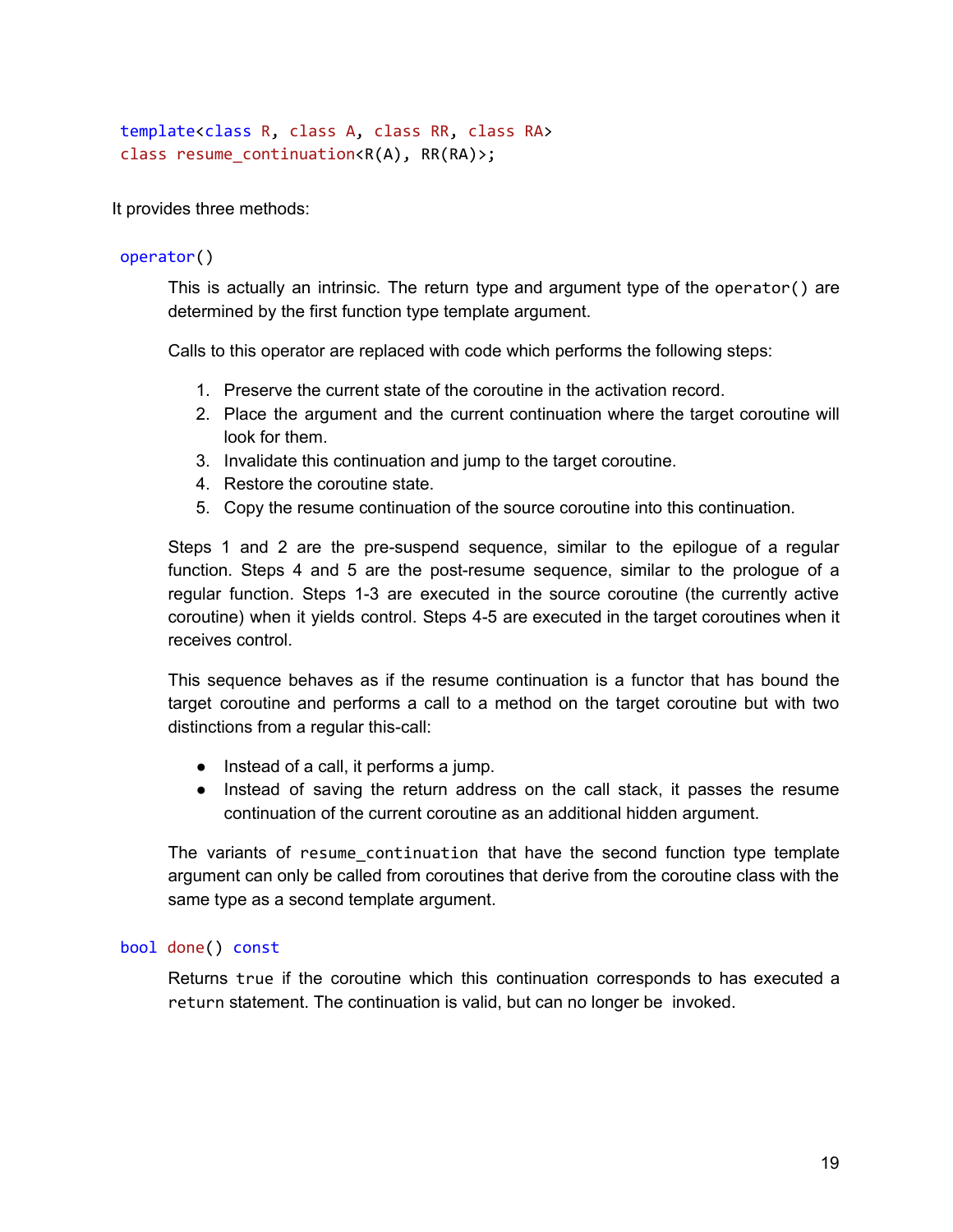#### bool valid() const

Returns true if the continuation is valid. If it returns false, the other two methods cannot be invoked.

The coroutine class is the base class for all coroutine instances. Like the resume continuation template it can be instantiated as either coroutine< $R(A)$ > or coroutine<R(A), RR(RA)>.

A coroutine object stores a resume continuation with the same template parameters as itself and provides the same interface as the continuation: operator(), done() and valid(). These methods call the corresponding methods of the stored continuation. They are always inlined.

#### Further work

We are considering adding a method or cast operator that extracts the resume continuation stored in the coroutine object, as well as method that, given a resume continuation provides a base coroutine pointer.

The coroutine class also provides four protected method that can be used in the coroutine body:

#### resume\_continuation<A(R)>& get\_caller()

Initially this method returns the continuation of the coroutine or regular function which first resumed the function through the coroutine object. If the coroutine invokes the caller continuation, control returns to the first resumer of the coroutine. Then, when the coroutine is resumed again (necessarily through the coroutine object), the continuation is updated.

## A get\_initial\_value()

Only available if the coroutine accepts an argument. Returns the value that was passed to the coroutine the first time it was resumed.

#### resume\_continuation<RR(RA)>& get\_root\_coroutine()

Only available for coroutines defined with the second function type template argument. Returns a resume continuation that passes control to root coroutine (the regular function at the top of the call stack).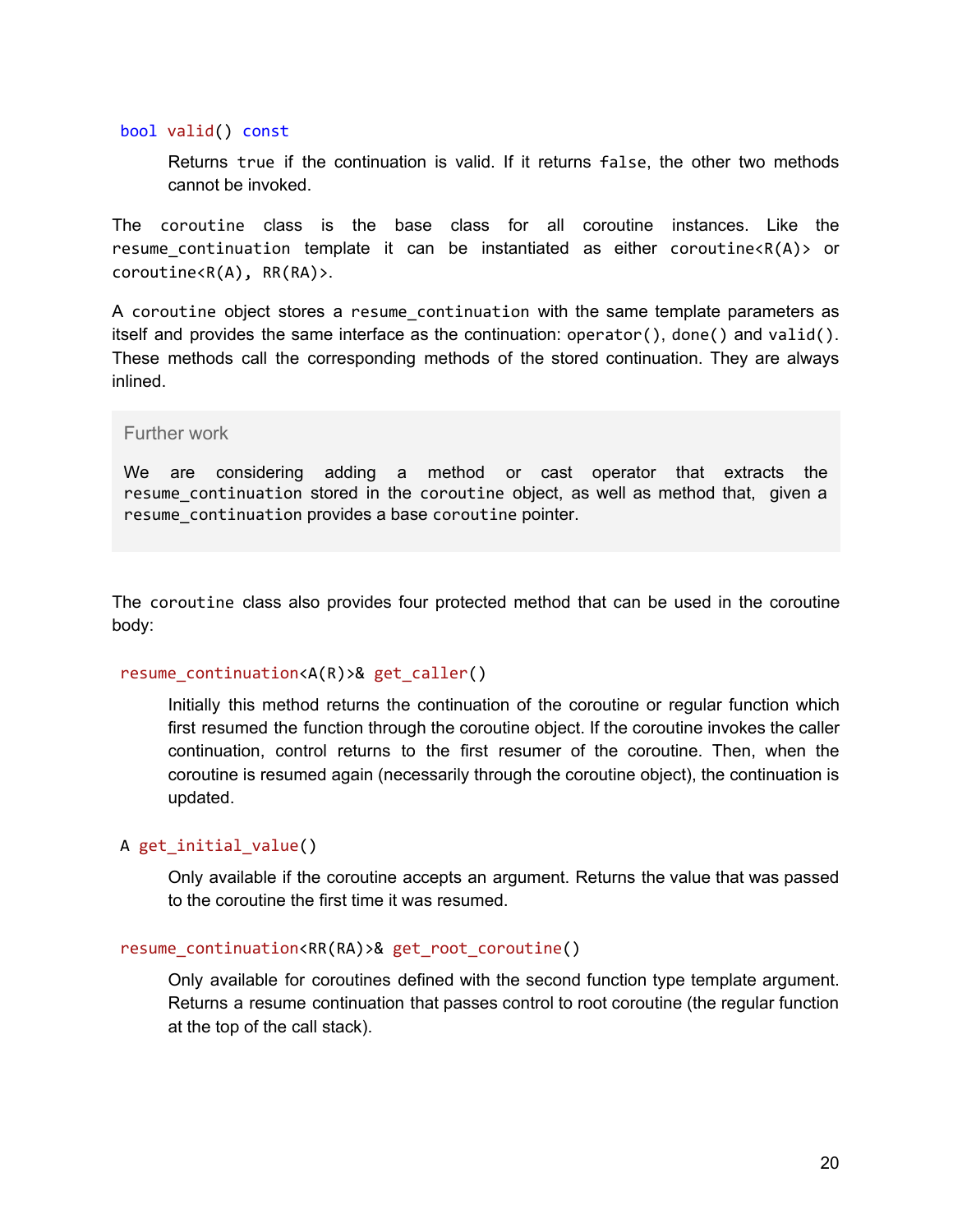## template<class R, class A> void detach [[ noreturn ]] (resume\_continuation<R(A)>, A)

This is an intrinsic too. Resumes the suspended coroutine corresponding to the resume continuation but doesn't pass the current continuation to it. After a coroutine uses this method it can no longer be resumed.

The intended use of this method is for asynchronous I/O workflows and other "fire and forget" coroutines.

## A yield(R)

This is also an intrinsic. It serves as syntactic sugar for the expression A get\_caller()(R).

#### return R

The return statement is equivalent to a jump to an implicit suspension point right after the body of the coroutine. It destroys all local variables, marks the coroutine as complete and yields to the resume continuation returned by get caller(). As a result it has the natural behavior expected of it.

#### Further work

We are considering adding a tail call() intrinsic method. It would be almost identical to detach().The difference is that detach() doesn't send the continuation of the current coroutine to the target coroutine, whereas  $tail$   $call()$  will send a continuation specified by the programmer.

### Further work

We are considering adding an assignment operator that only takes a temporary coroutine of the exact same type (this shouldn't be a problem if the generated coroutine classes are final). This operator would have the meaning of resetting the coroutine - i.e. it would restart it with new creation arguments.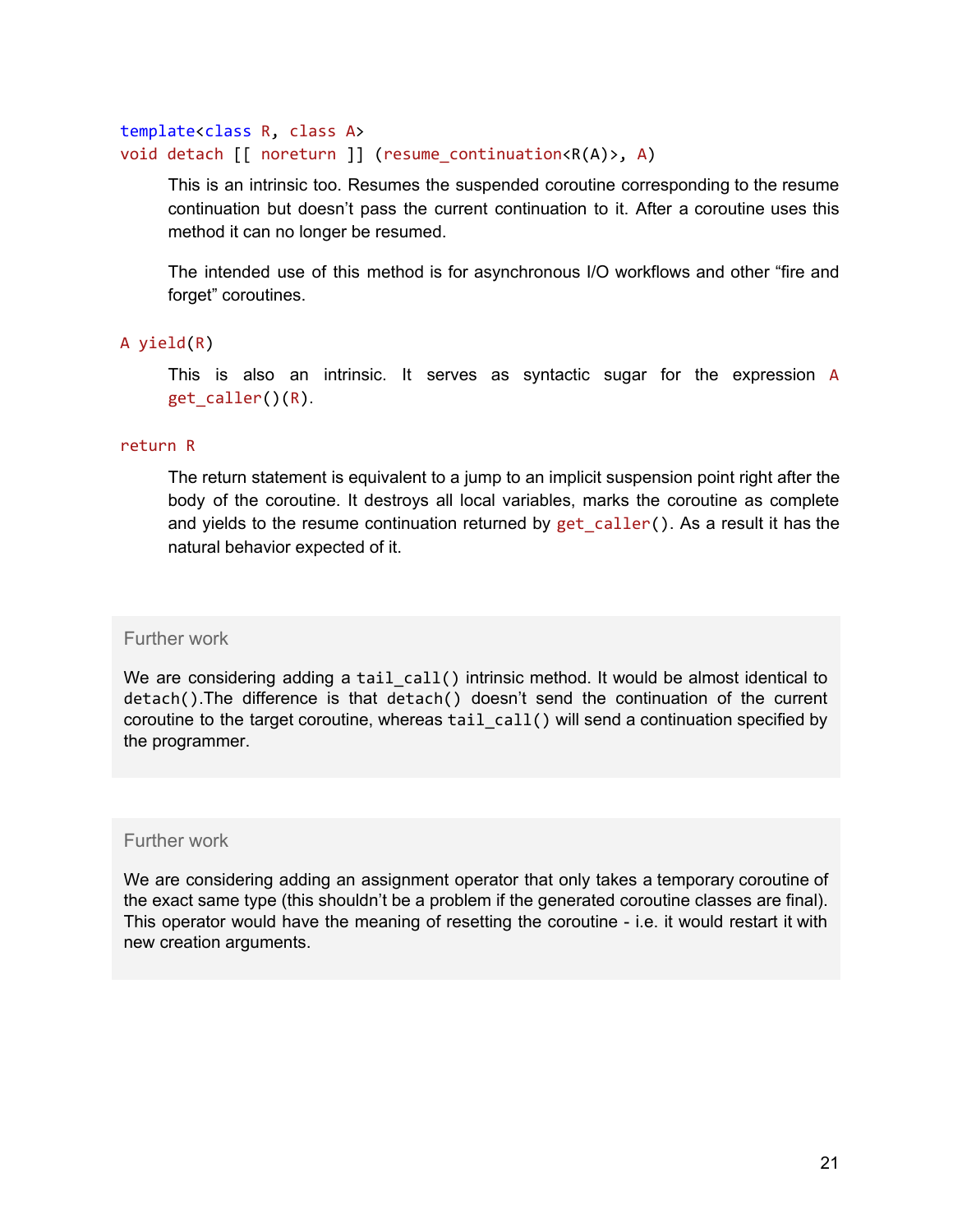# <span id="page-22-0"></span>5. Comparison to other coroutine designs

# <span id="page-22-1"></span>5.1. Coroutines TS

There are three main differences between the Coroutines TS design and ours:

- The coroutine state is not a first-class object.
- Transferring control doesn't transfer data.
- The call chain is not preserved.

## 5.1.1. The coroutine state is not a first-class object

The TS makes the coroutine state an internal implementation detail, hidden behind a type-erased handle. This allow the compiler to perform a lot of optimizations and only generate the coroutine frame layout after that, leading to a very efficient representation.

The disadvantage of this approach is that programs can no longer use coroutines like objects in many ways:

- Coroutine objects cannot be allocated explicitly in automatic storage.
- The coroutine state cannot be aggregated into other objects.
- The actual coroutine type cannot be used for type-based dispatch, only the wrapper type can.
- Consequently, programmers cannot use the actual type of the coroutine to customize the behavior of the coroutine.

However, the design provides the ability to wrap coroutines in helper objects which are used in place of an explicit coroutine type. This still doesn't provide automatic storage for the coroutine frame and the TS relies on the compiler to optimize away the allocations.

## 5.1.2. Transferring control doesn't transfer data

The coroutine handle::resume() method is the actual control transfer mechanism in the TS. As it accepts and returns void, coroutines in the TS have gained the ability to be suspended and resumed, but they have lost the ability to use the standard function call mechanisms to exchange data.

Instead, the transfer of control operator co await is a trampoline which uses user-defined helper objects (promises and awaitables) to transport values. While this is a natural fit for the asynchronous use cases, it is not as good a fit for the synchronous use case. Furthermore, even in the the asynchronous use case, the disconnect between transfer of control and transfer of control makes this approach unsafe and error-prone.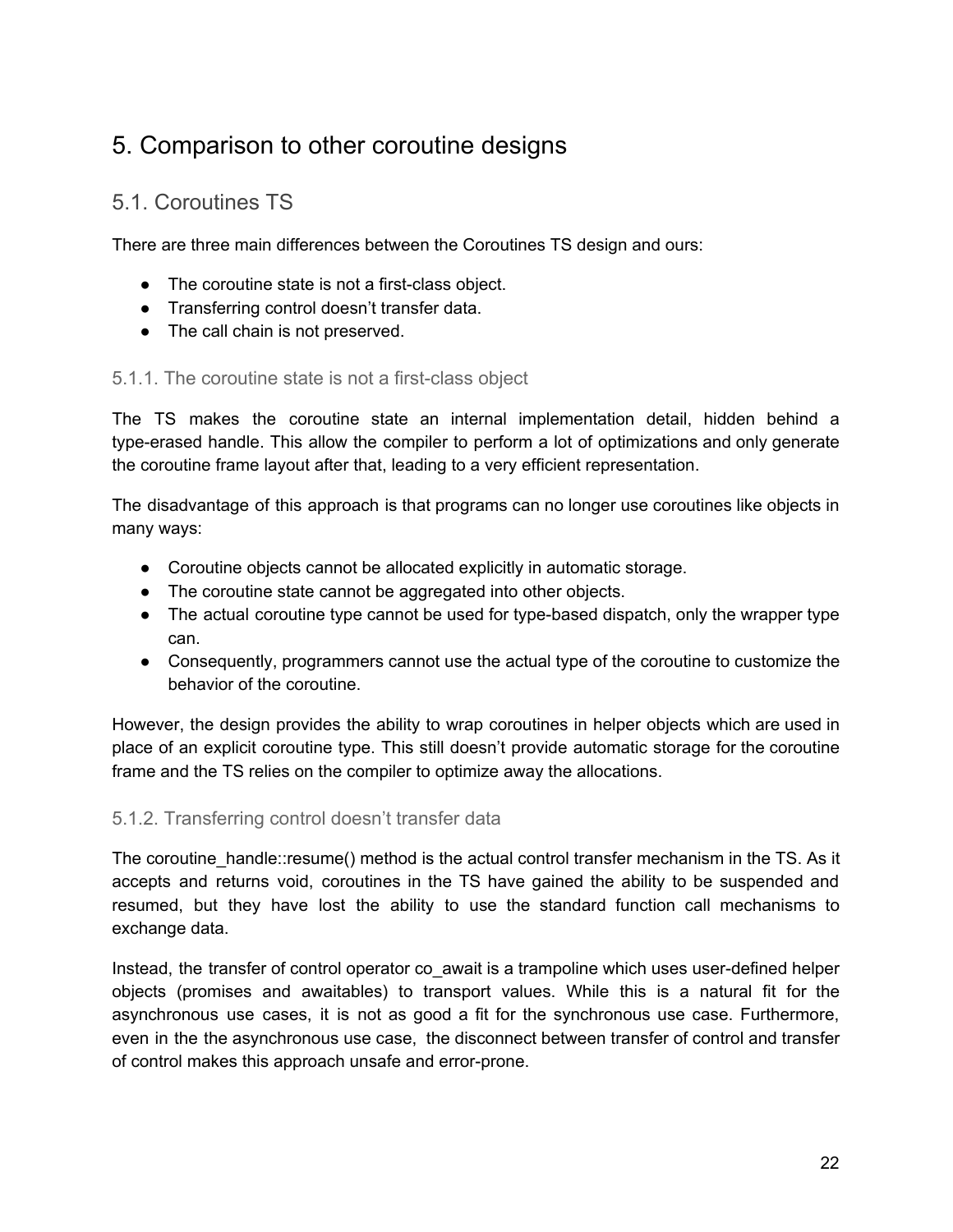# 5.1.3. The call chain is not preserved

TS coroutines don't preserve their call chain - resuming a coroutine through the original coroutine handle resumes the actual coroutine and not the last suspended coroutine in its chain. This is both surprising and unsafe - a coroutine can be resumed by code which was not intended to resume it, resulting in unexpected behavior.

While user code can use a suitable wrapper to preserve the call chain this solution seems far from ideal.

## 5.1.4. Trade-offs comparison

The trade-offs that the Coroutines TS makes are:

- Optimize the coroutine frame layout at the cost of making coroutines "second-class" and potentially allocating memory for scoped coroutines.
- Less general operation of control transfer transfer of control.

To compensate for these trade-offs, the TS associates the coroutine with a first-class object, and relies on heap-elision optimisations in the compiler.

The trade-off that our design makes is to make coroutines first-class and powerful enough to not require helper objects at the price of fixing the size of the coroutine at an early stage of the compilation, and potential ABI problems.

We believe that the compiler will be able to detect situations when it can postpone the generation of the coroutine frame layout, and we are looking actively for an approach that would address the ABI issue.

# <span id="page-23-0"></span>5.2. Core Coroutines

There are three main difference between the Core Coroutines design and ours:

- Coroutines always start executing on creation.
- Coroutines always return a wrapper.
- The transfer of control is asymmetric.

We expect that with our design programmers will use helper coroutines in place of many of the uses of the unwrap operator.

However, at this point our understanding of the Core Coroutines design is insufficient for a comparison of the trade-offs and usage patterns. We plan to add a more informed comparison in the next revision of this document.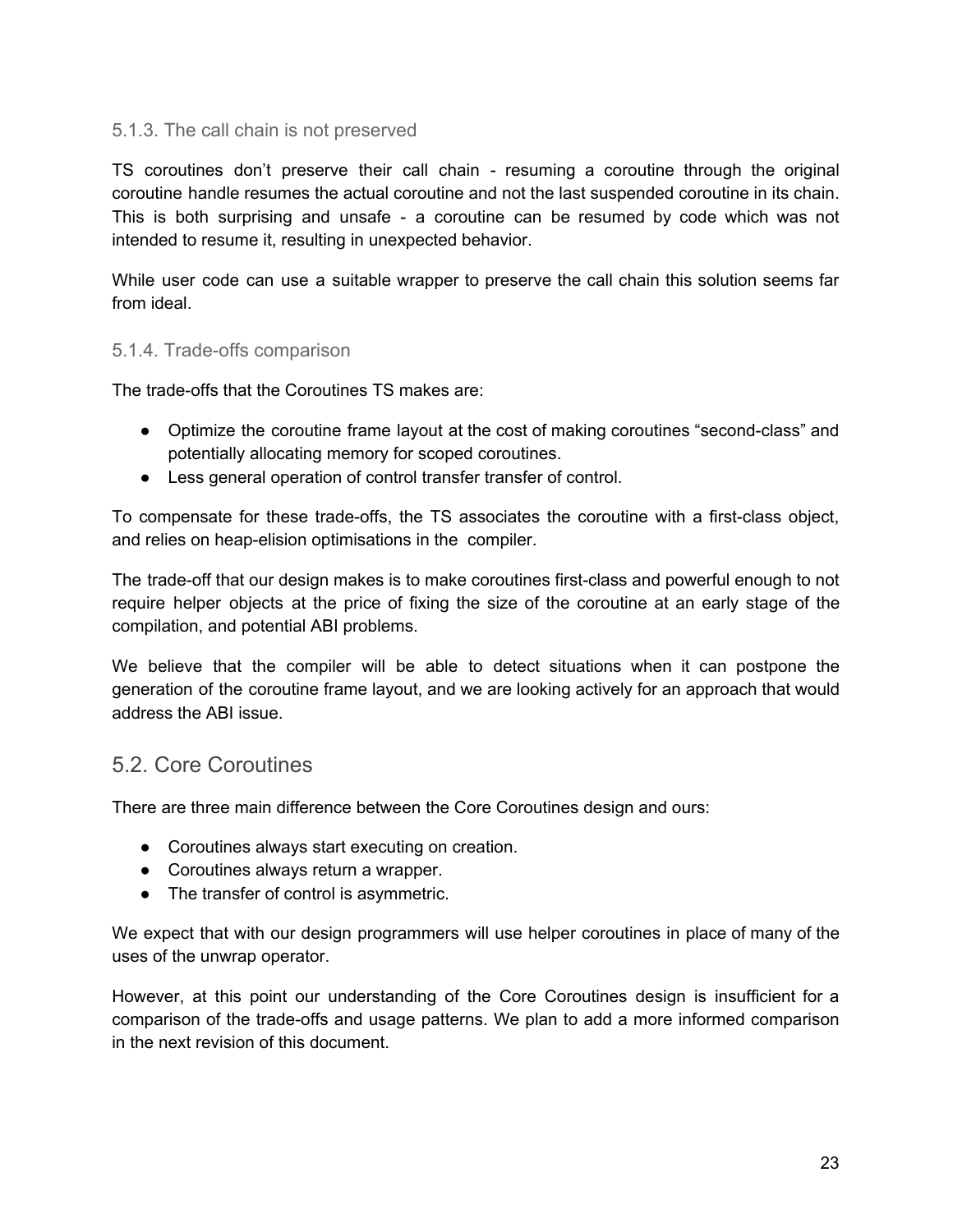# <span id="page-24-0"></span>5.3. Resumable expressions

Resumable expressions present a design that's fundamentally different from the Coroutines TS and Core Coroutines, as well as from our design. The key differences from our design are:

- Resumable expressions can only be allocated in automatic storage. To allocate them on the heap, they need to be wrapped explicitly in another object.
- The transfer of control is asymmetric. Also, unlike The Coroutines TS and Core Coroutines, they don't use a trampoline to simulate a call chain.
- Instead, code is transformed in a way which combines multiple resumable functions into one to simulate suspension across several invocations.
- As a consequence, resumable expressions don't support recursive invocations of coroutines.

Therefore we believe that our design provides a more powerful and convenient transfer of control operation.

In our understanding, the advantage of Resumable Expressions is the ability to implicitly transform regular functions into resumable expressions. This allows most pre-existing non-coroutine code to work with them without modifications - most notably the standard library. We consider this advantage orthogonal to the current proposal and we see no problem adding it at later stage, if necessary.

# <span id="page-24-1"></span>5.4. Stackful coroutines

There are different interpretations of the term "stackful coroutines". In some sense even our design could be called "stackful" because it preserves the invocation chain by default. What we mean by stackful coroutines in this document are designs which provide symmetric transfer of control between complete standard call stacks as described in "fiber\_handle - fibers without scheduler" [4].

The stackful approach is very different from all the other approaches in that it provides a single handle for a whole chain of invocations. This leads to two important differences from our design:

- The suspend operation preserves the whole execution context of the coroutine, including the activation records of non-coroutine functions.
- Only the last activation in the invocations chain can be resumed.

The main advantage of the stackful approach is that it can be introduced into pre-existing code bases with minimal modifications to the pre-existing code.

The two main drawbacks are that: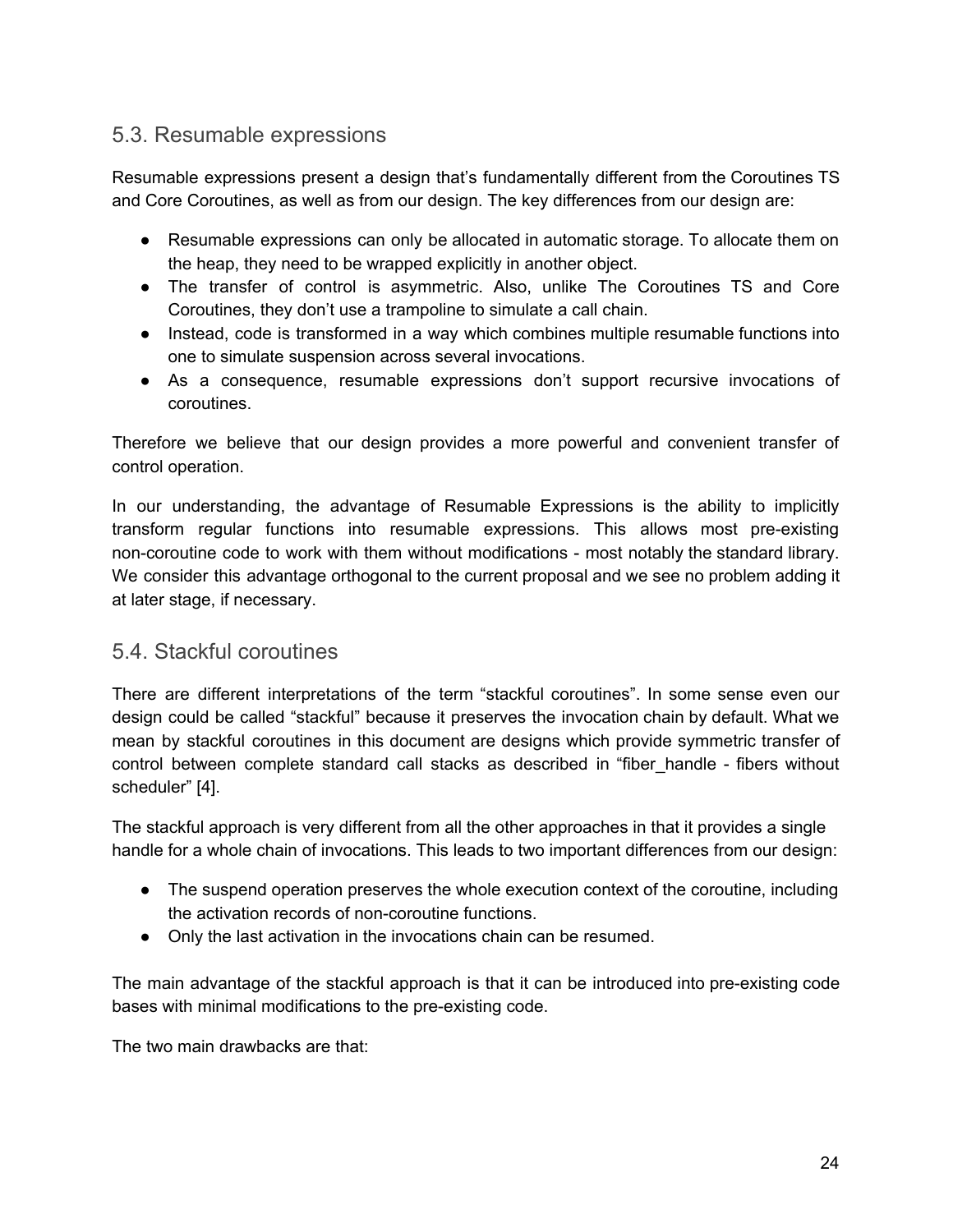- The symmetric control transfer is limited to separate stacks, which makes some symmetric patterns too expensive in terms of consumed memory.
- In most cases a stackful coroutines cannot be moved safely between system threads because its execution context may contain invocations of non-coroutine functions which rely on thread-specific information like locks and thread variables.

# <span id="page-25-0"></span>6. Acknowledgements

The authors would like to thank Anton Stoyanov, Aleksandar Cheshmedjiev, Alexander Penev, Aleksandar Tanchev, Georgi L Dimitrov, Gor Nishanov, Hristosko Chaushev, Peter Dimov, Richard Smith, Stanimir Lukanov and Yordan Sarachinov for comments on early drafts of this proposal.

Thanks again to all those involved in the Coroutines TS, and particularly Gor Nishanov, for exploring the coroutines design space and providing a basis for this paper.

# <span id="page-25-1"></span>References

[1] Coroutines TS, N4760, <http://www.open-std.org/jtc1/sc22/wg21/docs/papers/2018/n4760.pdf> [2] Core Coroutines, P1063R1, <http://www.open-std.org/jtc1/sc22/wg21/docs/papers/2018/p1063r1.pdf> [3] Resumable expressions, P0114R0, <http://www.open-std.org/jtc1/sc22/wg21/docs/papers/2015/p0114r0.pdf>

[4] fiber\_handle - fibers without scheduler, P0876R3,

<http://open-std.org/JTC1/SC22/WG21/docs/papers/2018/p0876r3.pdf>

# <span id="page-25-2"></span>Appendix: Examples

Following are several code examples which demonstrate how our design would be used to solve some more realistic tasks.

# <span id="page-25-3"></span>A naive regex matcher

Here we present a simple implementation of a recursive descent matcher for regular expressions.

We represent a regex pattern as a factory function which creates a coroutine that finds all matches of the pattern at a specific position in the input. Patterns can be combined to create more complex patterns.

The matcher coroutines need to invoke recursively other coroutines. These coroutines need to be allocated on the heap. To simplify the creation and management of the recursive coroutines we introduce a wrapper coroutine which can be allocated on the stack.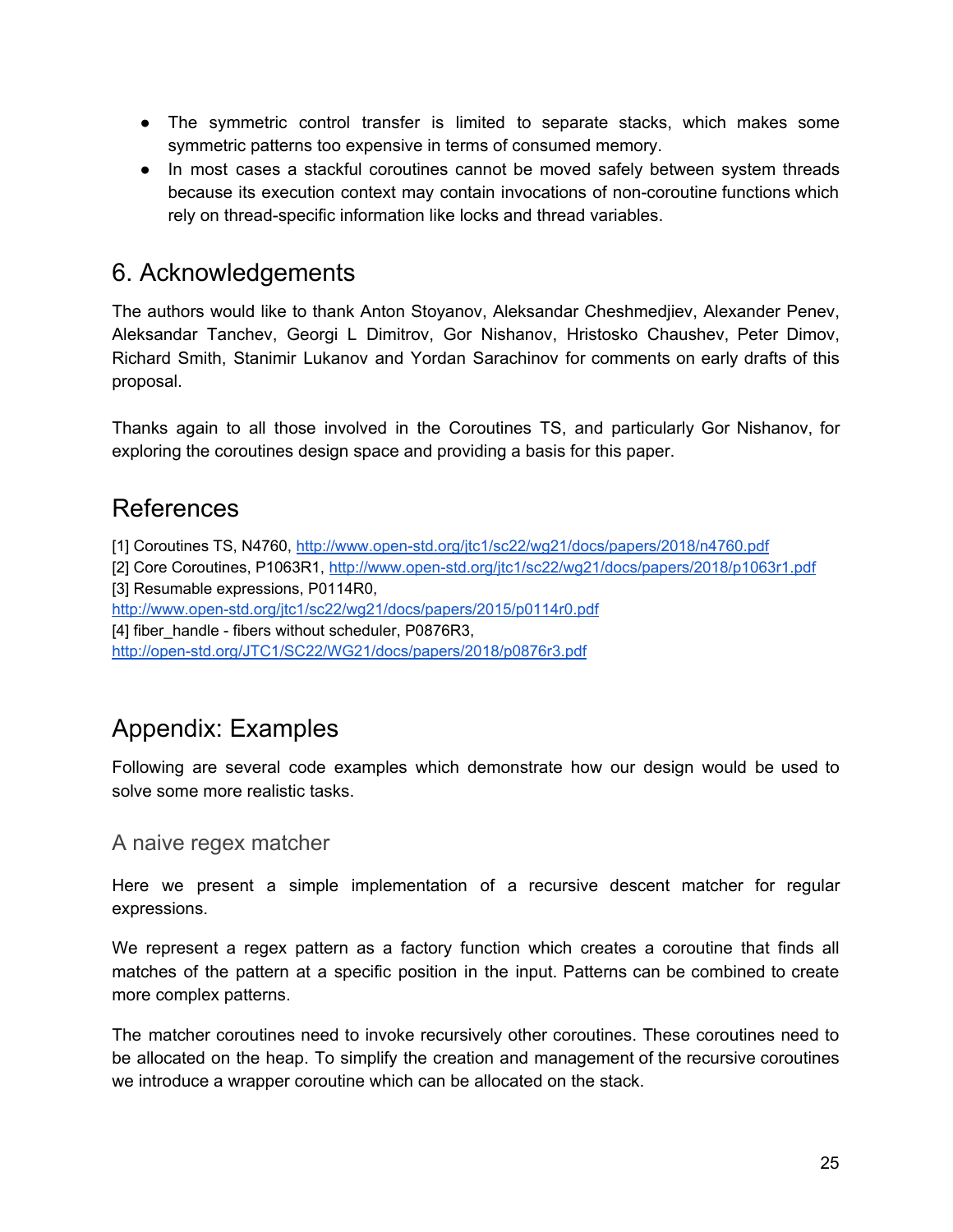This example is analogous in many ways to the Parser Combinator example from the Core Coroutines paper.

```
using position = std::string::size_type;struct Input {
  string& text;
   position pos;
   Input(string& s, size_t pos) : text(s), pos(pos) \{\}};
// A wrapper to allow to store matcher coroutines on the stack
// without slicing. An extended version of this should end up
// in the standard library
template<typename Wrapped, typename... Args>
coroutine<position(void)> wrap(Args&&... args) {
   auto wrapped = make_unique<Wrapped>(std::forward<Args>(args)...);
  while (true) {
      position result = (*wrapped));
      if (wrapped->done())
         return result;
      yield(result);
  }
}
// A pattern is a factory, which takes a position and returns a wrapped
// coroutine that tries to match the pattern at this position
using Pattern = std::function<wrap(Input)>;
coroutines <i>position(void)</i> > prim <math>coro(Input \text{ input}, \text{string pattern})</math> {if (input.text.compare(input.pos,pattern.size(), pattern) == \theta)
      return (input.pos + pattern.size());
   else
      return std::string::npos;
}
Pattern prim(const string& pattern) {
   return [=](Input input) { return wrap<prim_coro>(input, pattern); };
}
// This coroutine matches sequences
coroutine<position(void)> seq_coro(Input input, Pattern p1, Pattern p2) {
  // For all positions that match the first pattern, match the second one
  auto p1_coro = p1(input);
  while (!p1_coro.done()) {
```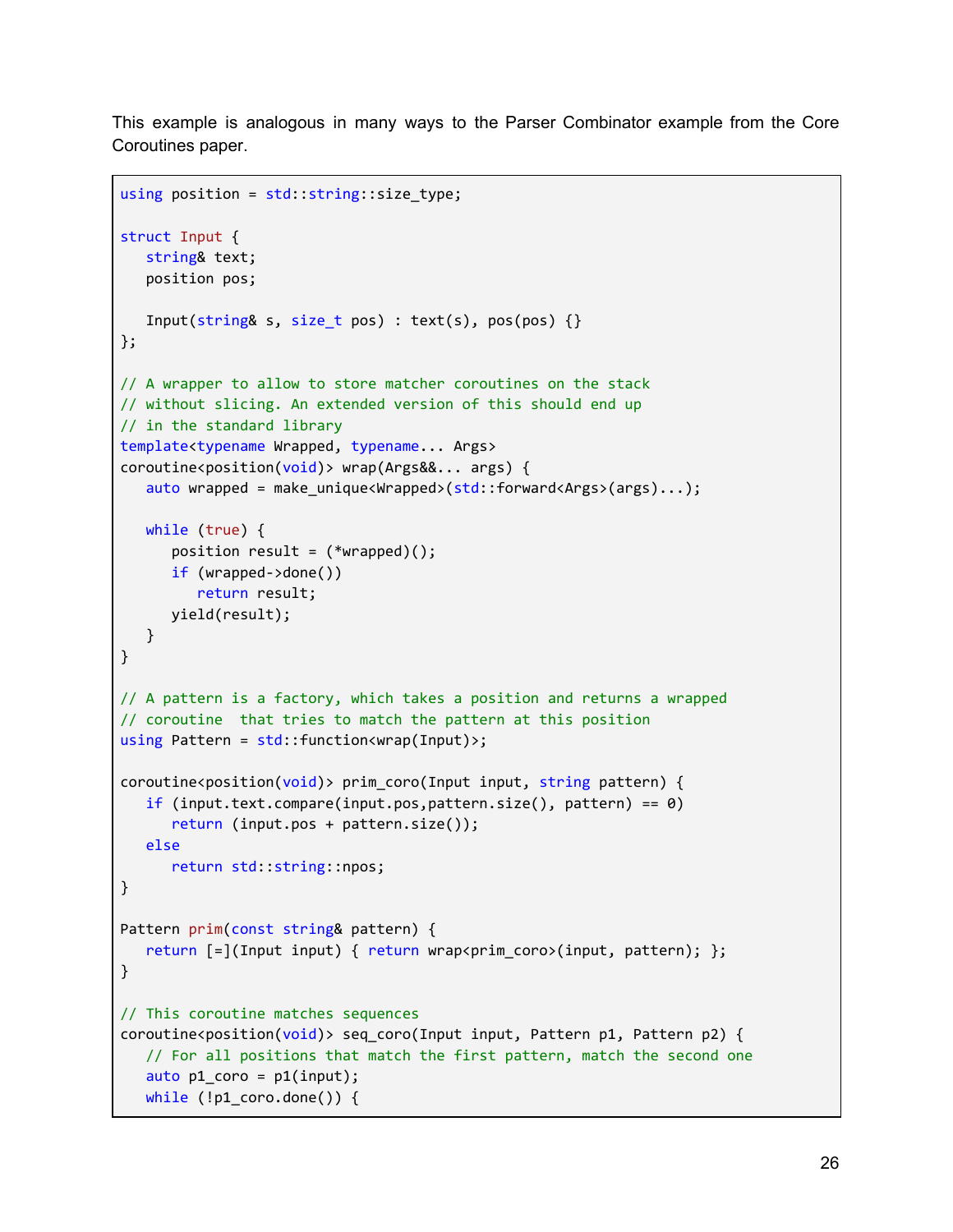```
position pos1 = p1\_coro();
      if (pos1 == std::string::npos)return std::string::npos;
      auto p2\_{\text{core}} = p2( Input{input.text, pos1} );
      while (!p2_coro.done()) {
         position pos2 = p2\ncoro();
         if (pos2 == std::string::npos)break;
         yield(pos2)
      }
   }
   return std::string::npos;
}
Pattern seq(Pattern p1, Pattern p2) {
   return [p1, p2](Input input) { return wrap<seq_coro>(input, p1, p2); };
}
// This coroutine matches alternatives
coroutine<position(void)> alt_coro(Input input, Pattern p1, Pattern p2) {
   // Yield all matches of the first alternative, than all of the other
  auto p1 coro = p1(input);
  for (position pos = p1\_{\text{core}}); lp1\_{\text{core}} (); pos = p1\_{\text{core}}))
      yield(pos);
  auto p2_coro = p2(input);
  for (position pos = p2\ncoro(); lp2\ncoro.done(); pos = p2\ncoro()yield(pos);
  return std::string::npos;
}
Pattern alt(Pattern p1, Pattern p2) {
   return [p1, p2](Input input) { return wrap<alt_coro>(input, p1, p2); };
}
// This coroutine matches repetitions
Pattern rep(Pattern p);
coroutines <i>position(void)</i> > rep coro(Input input, Pattern p) {// For all positions that match the pattern, create the same pattern
  // and call it recursively.
  auto head_coro = p(input);
  Pattern tail = rep(p);
```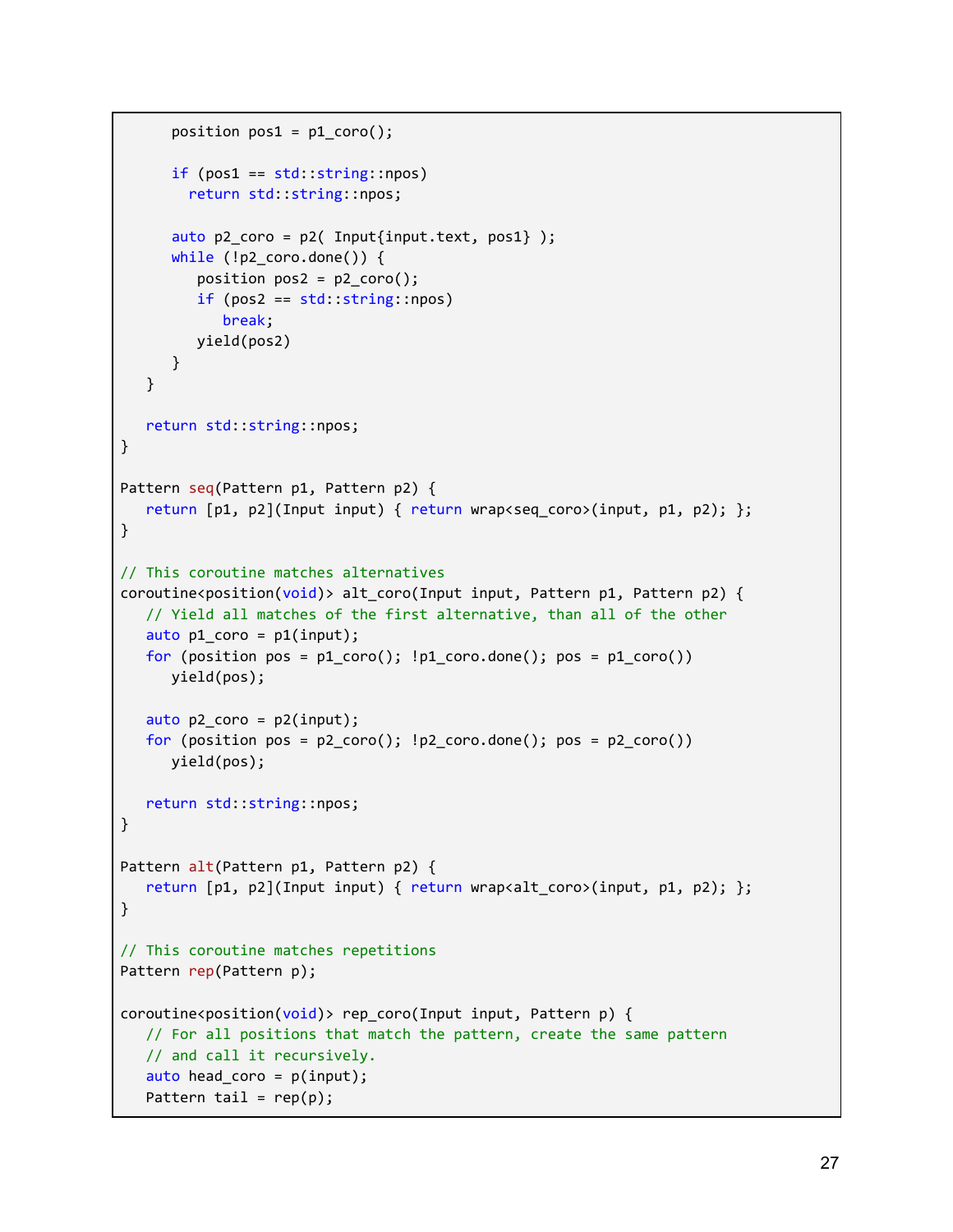```
while (!head.done()) {
      position pos1 = head();
      if (pos == std::string::npos)
         return std::string::npos;
      auto tail_coro = tail(Input{input.text, pos1});
      while (!tail_coro.done()) {
         position pos2 = tail\_coro();
         if (pos2 == std::string::npos)
            break;
        yield(pos2);
      }
   }
   return std::string::npos;
}
Pattern rep(Pattern p) {
  return [p](Input input) { return wrap<rep_coro>(input, p); };
}
// A helper function to find the longest match
position match_longest(Pattern& p, const string& input) {
   auto matcher = p( Input\{string, 0\}; );
  position longest = std::string::npos;
  while (!matcher.done())
      longest = max(result, matcher());return longest;
}
int main() {
  1/ (aaaa | aa)(bbbb | bb)
   auto pattern = seq(alt(prim("aaaa"), prim("aa")), alt(prim("bbbb"),
prim("bb")));
  if (match_longest(pattern, "aabb ") == 4) cout << "OK" << endl;
  if (match_longest(pattern, "aaaabb ") == 6) cout << "OK" << endl;
  if (match_longest(pattern, "aabbbb ") == 6) cout << "OK" << endl;
  if (match longest(pattern, "aaaabbbb ") == 8) cout << "OK" << endl;
  return 0;
}
```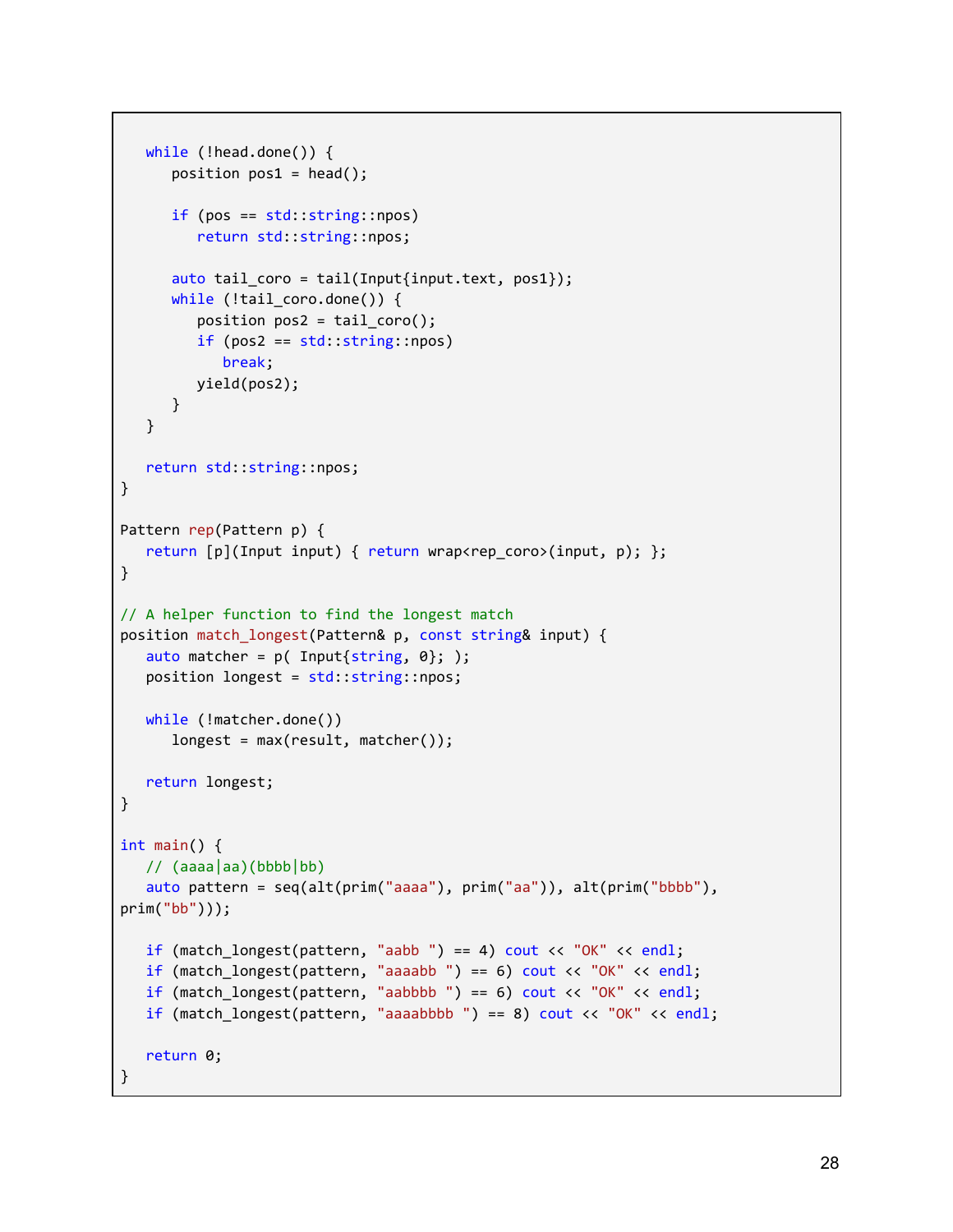# <span id="page-29-0"></span>Simulating the Coroutines TS design with our proposal

Following is an implementation of the most important features of the Coroutines TS. The implementation of co\_await demonstrates how the fully symmetric coroutines in our design can be used in place of awaiters. It also demonstrates the use of detach() to break the invocation chain and the use of get root coroutine(). The implementation of co-yield demonstrates how a coroutine member variable can be used as a resumable method of a class.

```
// Type helpers
template<class Sig> struct mem_fun_types;
template<class C, class R, class Arg>
struct mem_fun_types<R(C::*)(Arg)> {
  using arg_type = Arg;
  using ret_type = R;
};
template<class C, class R>
struct mem_fun_types<R(C::*)()> {
  using arg_type = void;
  using ret_type = R;
};
template<class Awaitable>
struct co_await_type {
  using fp_type = decltype(&Awaitable::await_resume);
  using type = typename mem_fun_types<fp_type>::ret_type;
};
template<class Promise>
struct yield_type {
  using fp_type = decltype(&Promise::yield_value);
  using value_type = typename mem_fun_types<fp_type>::arg_type;
};
// A coroutine class that implements the semantics of the Coroutines TS
template<typename Wrapper>
class ts_coroutine : public coroutine<void(void), void(void)> {
  resume_continuation<void(void), void(void)> resumer;
public:
  using Promise = coroutine_traits<Wrapper>::promise_type;
  class handle {
```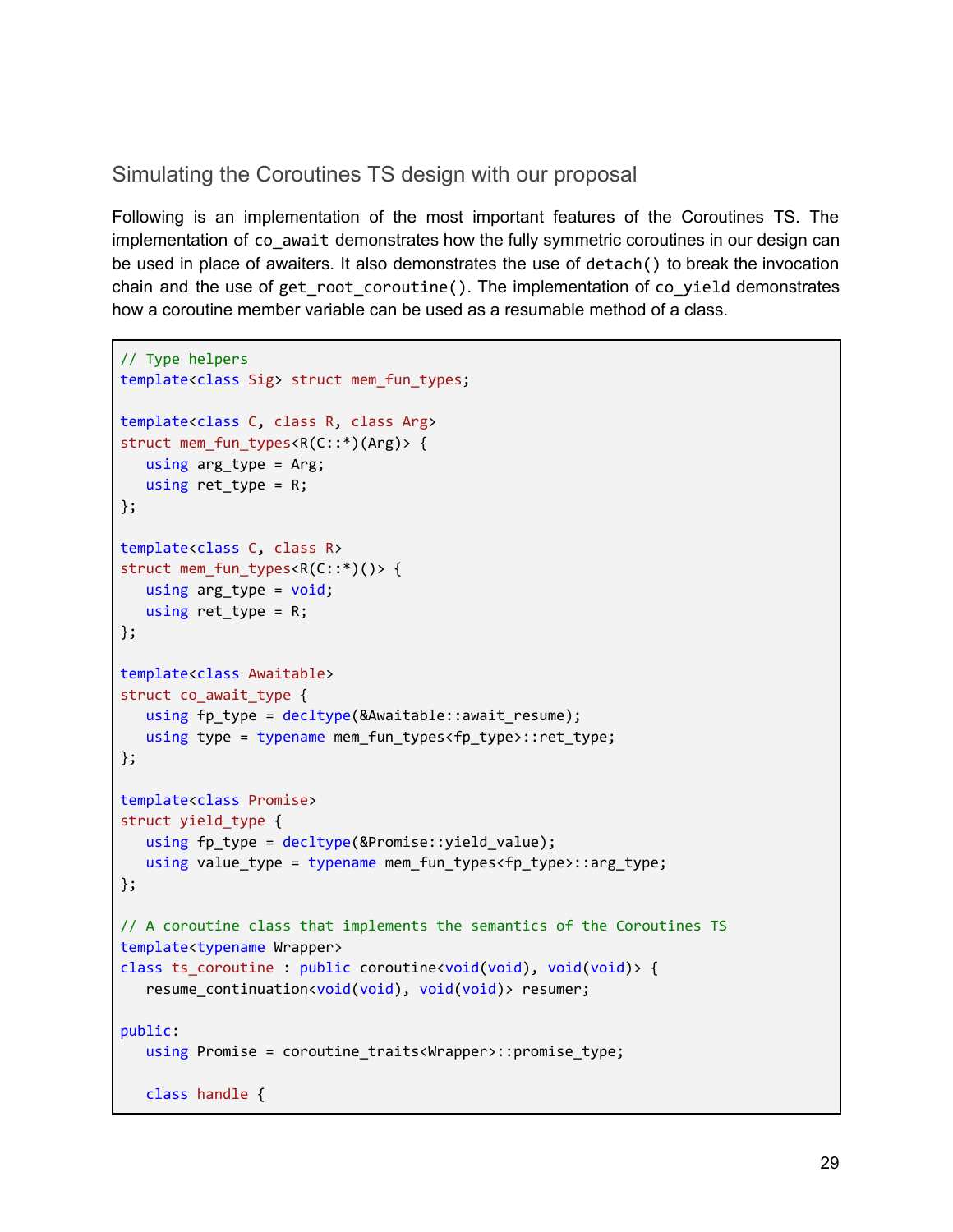```
friend class ts coroutine;
     handle(ts_coroutine* instance) : instance(instance) {}
     ts coroutine* instance;
  public:
     handle(const handle other) : instance(other.instance) {}
     Promise* get_promise() { return &(instance->promise); }
     void operator()() { instance->resumer(); }
     void resume() { instance->resumer(); }
     bool done() const { return instance->resumer.done(); }
     void destroy() { delete instance;}
  };
protected:
  // A helper for await
  template<class Awaitable>
  coroutine<void(void), void(void)>
  suspend(ts_coroutine* self, Awaitable& expr) {
     // Store the resume continuation of the calling await
     // in the ts_coroutine object
     self->resumer = get_caller();
     // Ask the awaitable for the next coroutine to resume
     handle next = expr.await suspend(handle(self));
     // Resume the next coroutine. This will return to the
     // corresponding await.
     if (next.instance != nullptr)
         detach(next.instance.resume_continuation);
     else
         detach(get_root_coroutine());
  }
  // A coroutine that implements the generic co_await algorithms
  template<Awaitable>
  coroutine<co_await_type<Awaitable>::type(Awaitable), void(void)>
  await(ts_coroutine* self) {
     Awaitable expr = get_initial_value();
     if (!expr.await_ready())
         suspend(self, expr)();
     return expr.await_resume();
  }
  // This is a factory function that creates the co_await context
```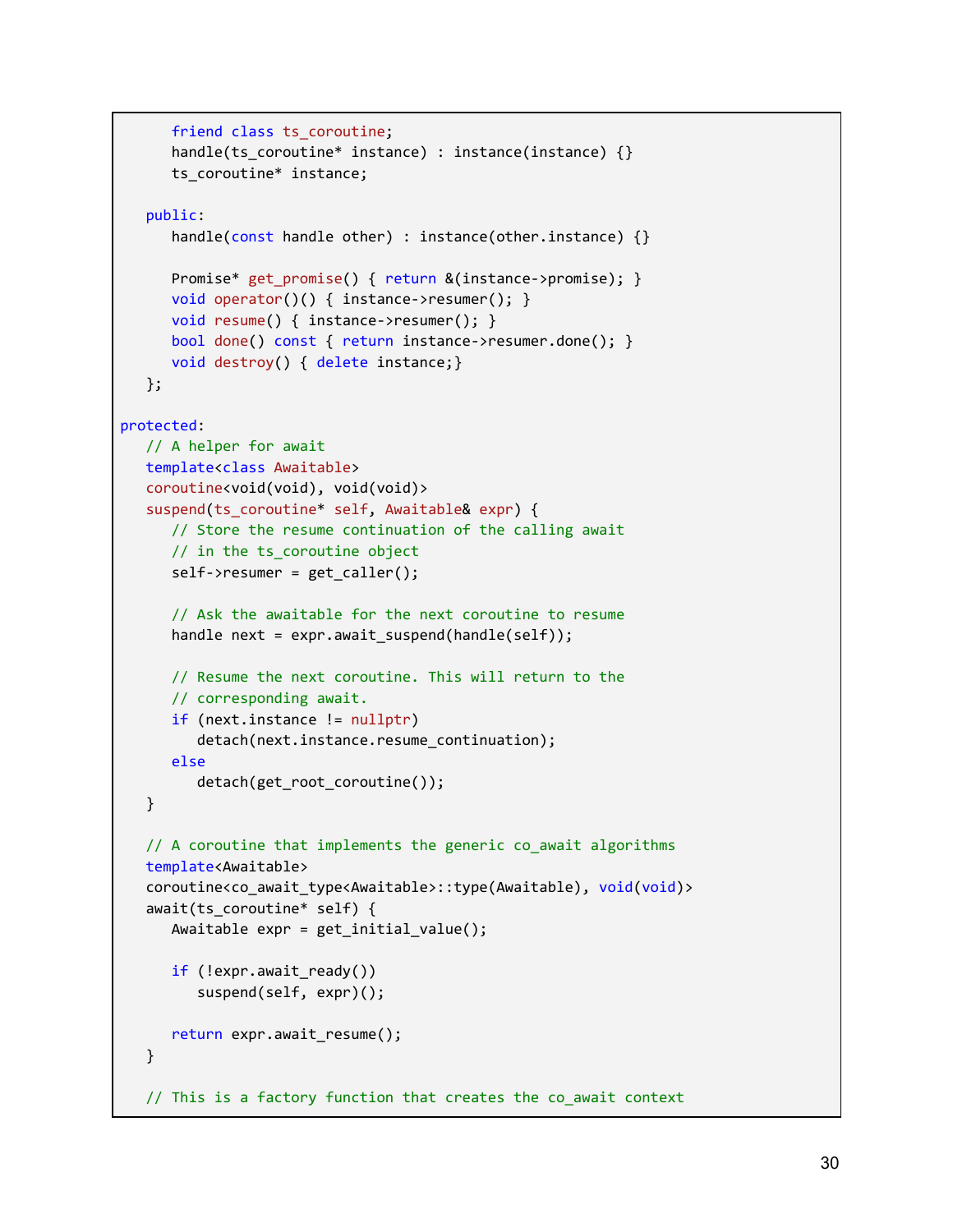```
template<Awaitable>
  auto co_await() {
     return await<Awaitable>(*this);
  }
  // A coroutine that implements co_yield. Assumes that co_yield doesn't
  // return a value.
  using yield_value_type = yield_type<Promise>::value_type;
  coroutine<void(yield_value_type), void(void)>
  yielder(ts_coroutine* self) {
     auto value_to_yield = get_initial_value();
     while (true) {
         co_await()(self->promise.yield_value(value_to_yield));
         value to yield = yield();
     }
  }
  yielder co_yield;
  template<typename... Args>
  ts_coroutine(Args&&... args)
       : promise(std::forward<Args>(args)...)
       , co_yield(this)
      , body(*this)
  {}
private:
  // Implement a coroutine that will wrap the user supplied one
  coroutine<void(void), void(void)> Body(ts_coroutine& self) {
     co_await()(self.promise.initial_suspend());
     try {
         self();
     } catch(...) {
         self.promise.unhandled_exception(get_current_exception());
     }
     co_await()(self.promise.final_suspend());
  }
  Promise promise;
  Body body;
public:
  // A type-erasing factory that creates a TS coroutine on the heap
```